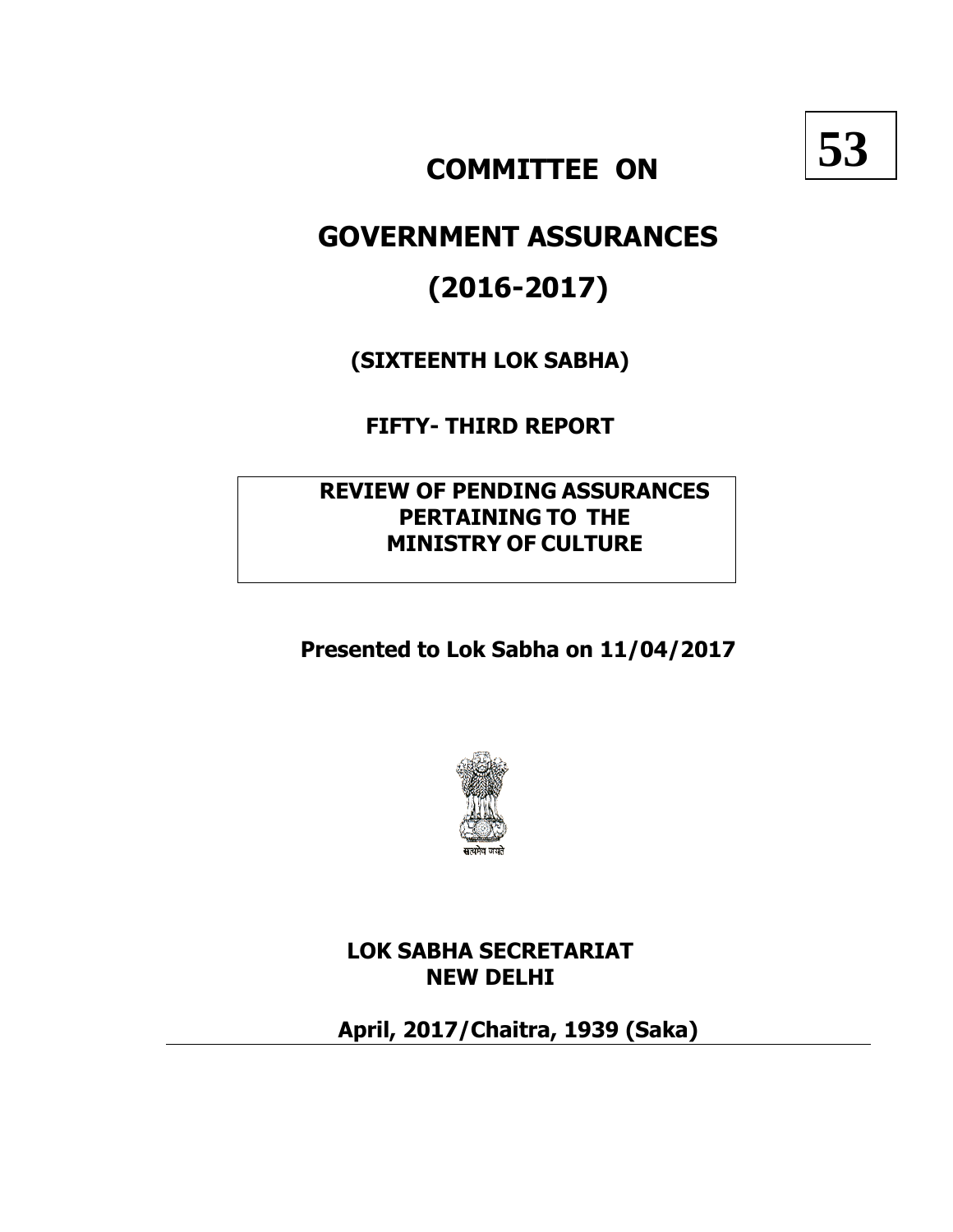# **CONTENTS**

|                                          | Page      |
|------------------------------------------|-----------|
| COMPOSITION OF THE COMMITTEE (2016-2017) | (iii)     |
| COMPOSITION OF THE COMMITTEE (2015-2016) | <b>IV</b> |
| COMPOSITION OF THE COMMITTEE (2014-2015) |           |
| <b>INTRODUCTION</b>                      | VI        |

# **REPORT**

| I. Introductory | 1-5. |  |
|-----------------|------|--|
|                 |      |  |

| II. Review of Pending Assurances pertaining to the Ministry of Culture | $6 - 16$ |
|------------------------------------------------------------------------|----------|
| III. Implementation Reports                                            |          |

# **APPENDICES**

| Ι.   | USQ No.4960 dated 26.04.2000 regarding 'Recommendation of<br>Fifth Pay Commission'.                         | 18        |
|------|-------------------------------------------------------------------------------------------------------------|-----------|
| Ш.   | SQ No.6 dated 21.07.2003 regarding 'Theft of Antiques'                                                      | $19 - 22$ |
| III. | SQ No.408 dated 03.05.2007 regarding 'Illegal Trade of Artifacts'                                           | 23        |
| IV.  | USQ No.685 dated 28.07.2010 regarding 'National Commission for                                              | 24        |
| V.   | Heritage Sites'<br>USQ No.343 dated 10.11.2010 regarding 'Relics of Indian Culture in Foreign<br>Countries' | 25        |
|      | VI. USQ No.1880 dated 08.03.2011 regarding 'National Welfare Fund for Artistes'                             | 26        |
|      | VII. USQ No.392 dated 02.08.2011 regarding 'Protection of Paintings'                                        | 27        |
|      | VIII. USQ No.4439 dated 30.08.2011 regarding 'Irregularities in National Museum'                            | 28        |
|      | IX. USQ No.4263 dated 20.12.2011 regarding 'Scholarships by CCRT'                                           | 29-30     |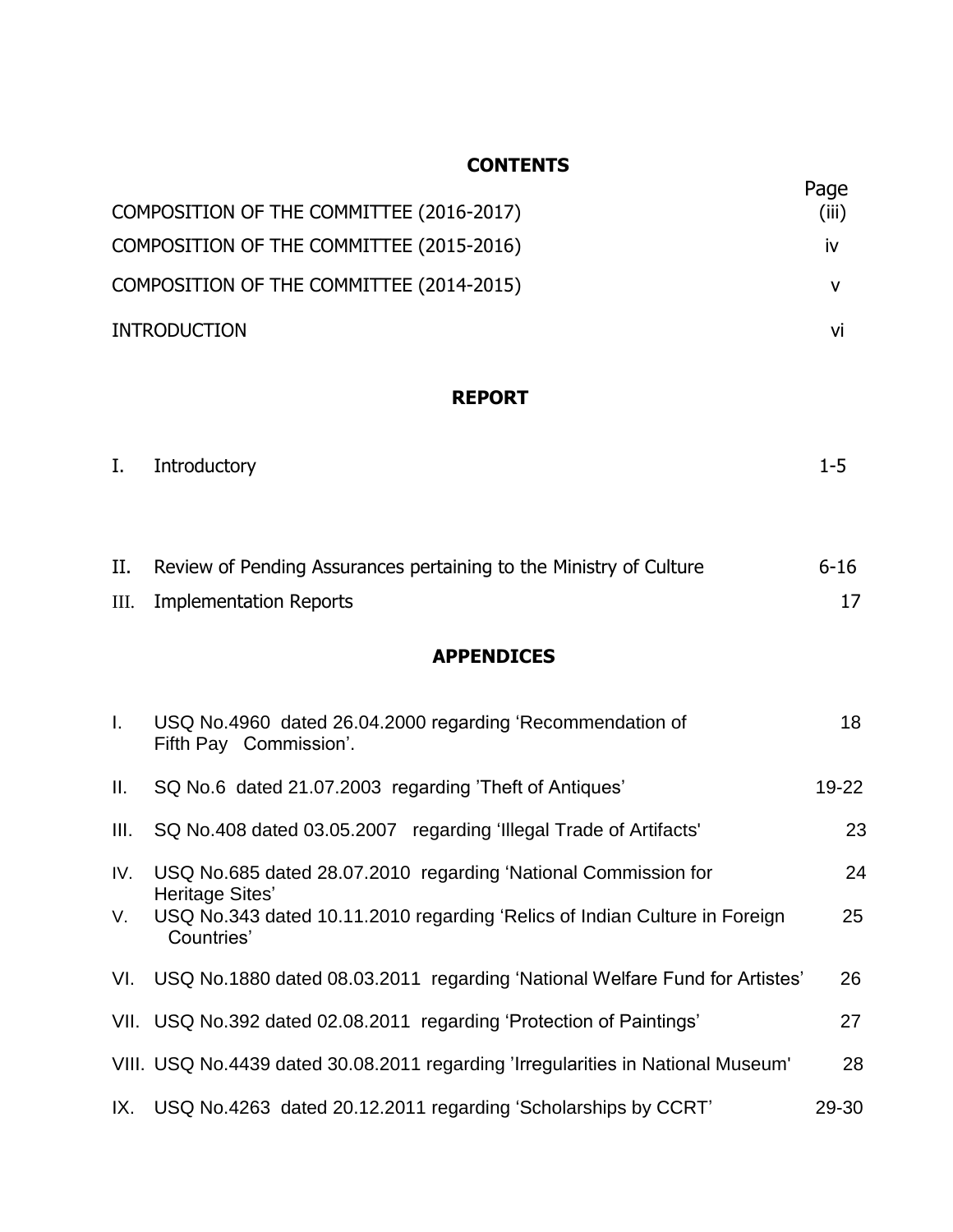| Х.    | USQ No.4275 dated 20.12.2011 regarding 'National School of Drama'                                                          | $31 - 32$ |
|-------|----------------------------------------------------------------------------------------------------------------------------|-----------|
| XI.   | SQ No.19 dated 13.03.2012 regarding 'Archaeological Expeditions Abroad'                                                    | 33-35     |
|       | XII. USQ No.105 dated 13.03.2012 regarding 'Promotion of Folk Arts'                                                        | 36        |
|       | XIII. USQ No.6229 dated 15.05.2012 regarding 'National Heritage Commission'                                                | 37        |
|       | XIV. USQ No.7581 dated 22.05.2012 regarding 'Public Records Act.'                                                          | 38        |
|       | XV. SQ No.251 dated 11.12.2012 regarding 'Cultural Awareness Programmes'                                                   | 39-63     |
|       | XVI. USQ No.1182 dated 05.03.2013 regarding 'Theft of Siva and Parvati idols'                                              | 64        |
|       | XVII. USQ No.2351 dated 12.03.2013 regarding 'Smugglings of Antique Objects"                                               | 65        |
|       | XVIII.USQ No.2514 dated 12.03.2013 regarding 'Construction of Site Museum at<br>Lalitgiri'                                 | 66        |
|       | XIX. USQ No.4790 dated 23.04.2013 regarding 'Restructuring of ASI                                                          | 67-68     |
|       | XX. USQ No.6483 dated 07.05.2013 regarding 'Irregularities in the Functioning<br>of Academies                              | 69        |
|       | XXI. USQ No.6541 dated 07.05.2013 regarding 'Amendment in Antiquities and<br>Art Treasures Act, 1972                       | 70        |
| XXII. | Extracts from Manual of Practice and Procedure in the Government of India, Ministry<br>of Parliamentary Affairs, New Delhi | $71 - 74$ |
|       | <b>ANNEXURES</b>                                                                                                           |           |
| Ι.    | Minutes of the Sitting of the Committee held on 19 March, 2015.                                                            | 75-80     |

II. Minutes of the Sitting of the Committee held on 06 April, 2017 81-82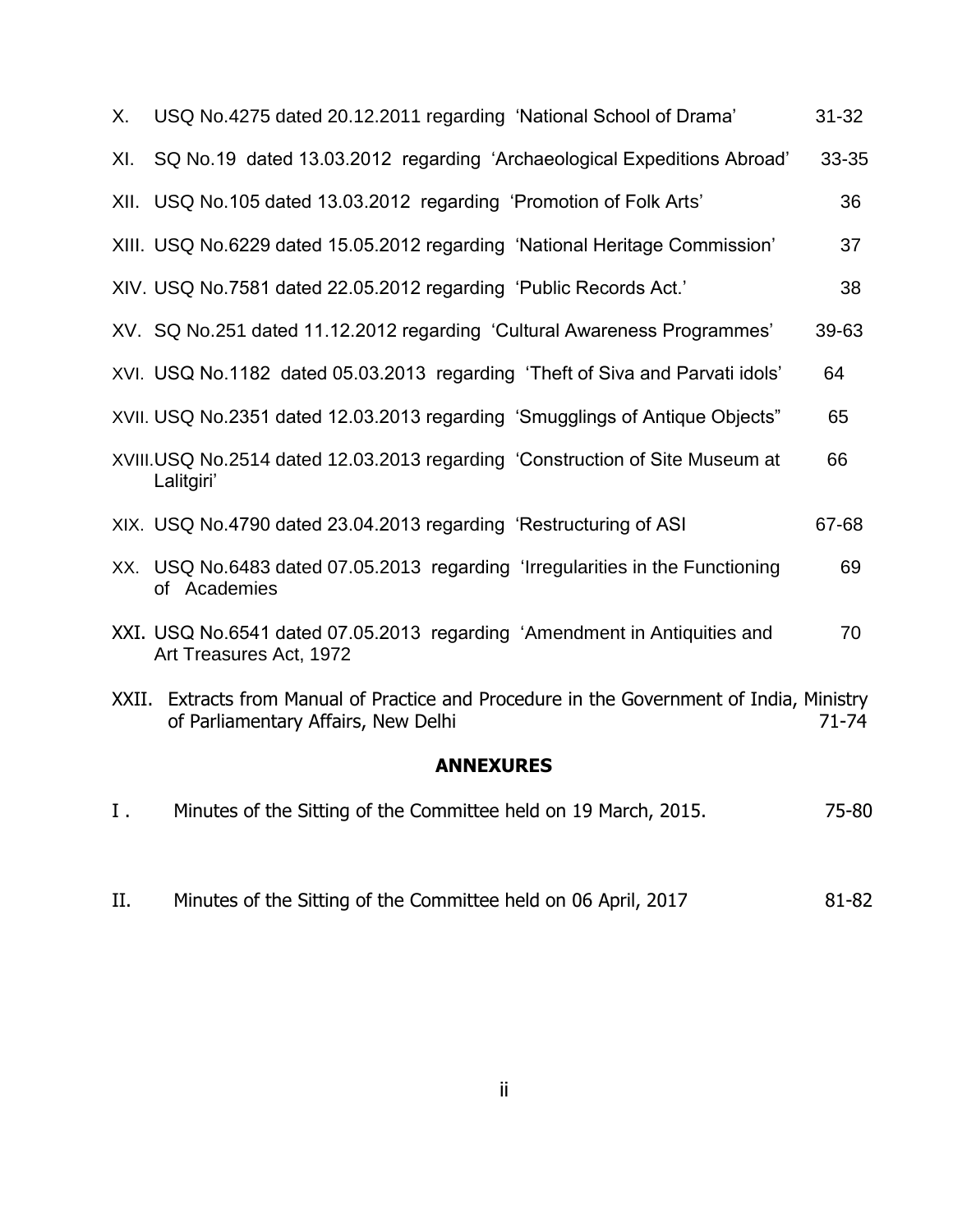#### **COMPOSITION OF THE COMMITTEE ON GOVERNMENT ASSURANCES\* (2016 - 2017)**

#### **Dr. Ramesh Pokhriyal "Nishank"** - Chairperson

#### **MEMBERS**

- 2. Shri Rajendra Agrawal
- 3. @ Vacant
- 4. Shri Anto Antony
- 5. Shri Tariq Anwar
- 6. Prof. (Dr.) Sugata Bose
- 7. Shri Naranbhai Bhikhabhai Kachhadiya
- 8. Shri Bahadur Singh Koli
- 9. Shri Prahlad Singh Patel
- 10. Shri A.T. Nana Patil
- 11. Shri C.R. Patil
- 12. Shri Sunil Kumar Singh
- 13. Shri Taslimuddin
- 14. Shri K.C. Venugopal
- 15. Shri S.R. Vijay Kumar

#### SECRETARIAT

- 1. Shri R.S. Kambo  **Additional Secretary** 
	-
- 2. Shri P.C. Tripathy **-** Director
- 3. Shri S. L. Singh Deputy Secretary

@ Shri E. Ahamed passed away on 01 February 2017

<sup>\*</sup> The Committee has been re-constituted w.e.f. 01 September, 2016 vide Para No. 4075 of Lok Sabha Bulletin Part-II dated 05 September, 2016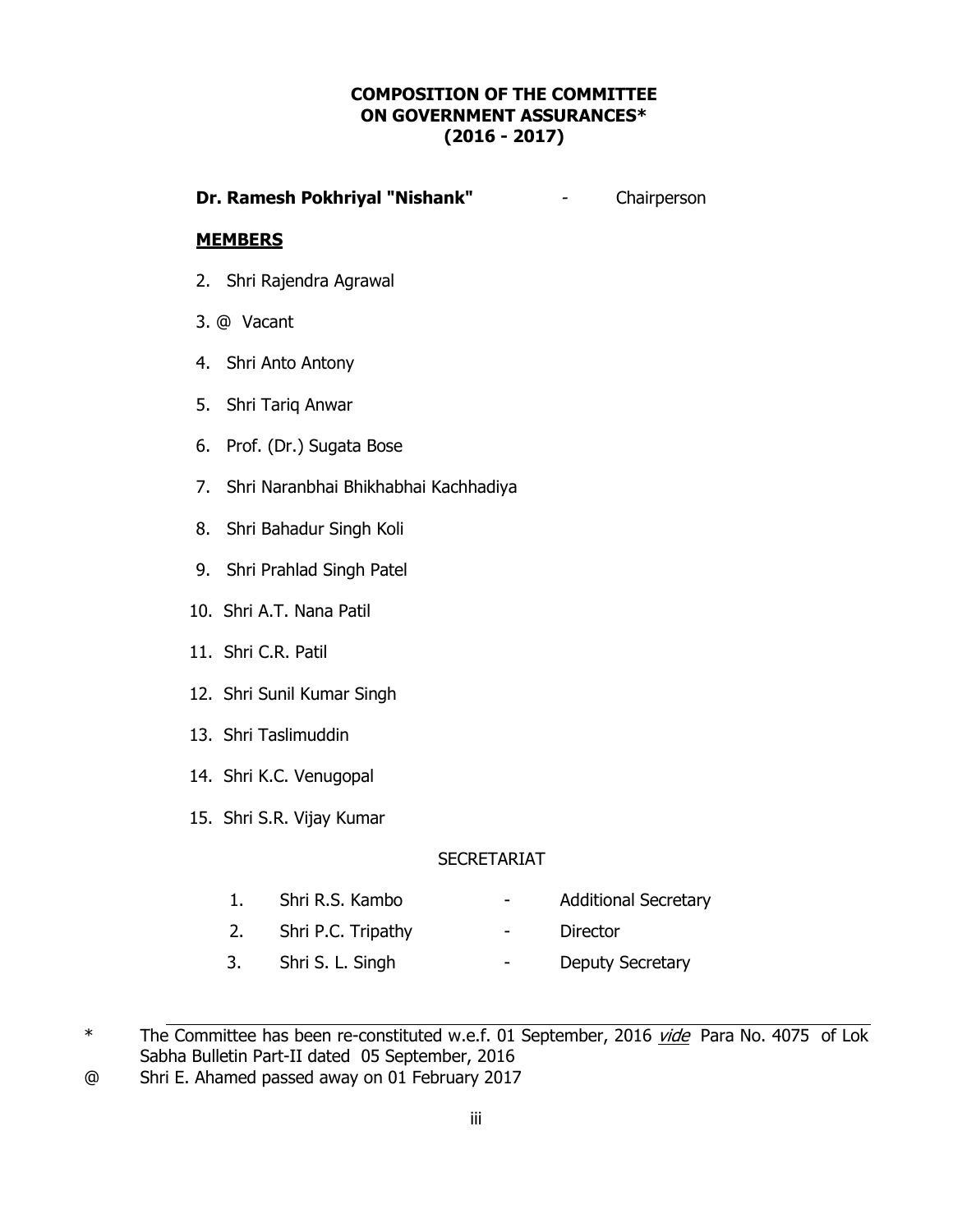#### **COMPOSITION OF THE COMMITTEE ON GOVERNMENT ASSURANCES\* (2015 - 2016)**

#### **Dr. Ramesh Pokhriyal "Nishank"** - Chairperson

#### **MEMBERS**

- 2. Shri Rajendra Agrawal
- 3. Shri E. Ahamed
- 4. Shri Anto Antony
- 5. Shri Tariq Anwar
- 6. Prof. (Dr.) Sugata Bose
- 7. Shri Naranbhai Bhikhabhai Kachhadiya
- 8. Shri Bahadur Singh Koli
- 9. Shri Prahlad Singh Patel
- 10. Shri A.T. Nana Patil
- 11. Shri C.R. Patil
- 12. Shri Sunil Kumar Singh
- 13. Shri Taslimuddin
- 14. Shri K.C. Venugopal
- 15. Shri S.R. Vijay Kumar

#### **SECRETARIAT**

- 
- 1. Shri R.S. Kambo  **Additional Secretary**
- 2. Shri J.M. Baisakh Director
	-
- 3. Shri S. L. Singh Deputy Secretary

\* The Committee has been re-constituted w.e.f. 01 September, 2015 vide Para No. 2348 of Lok Sabha Bulletin Part-II dated 31 August, 2015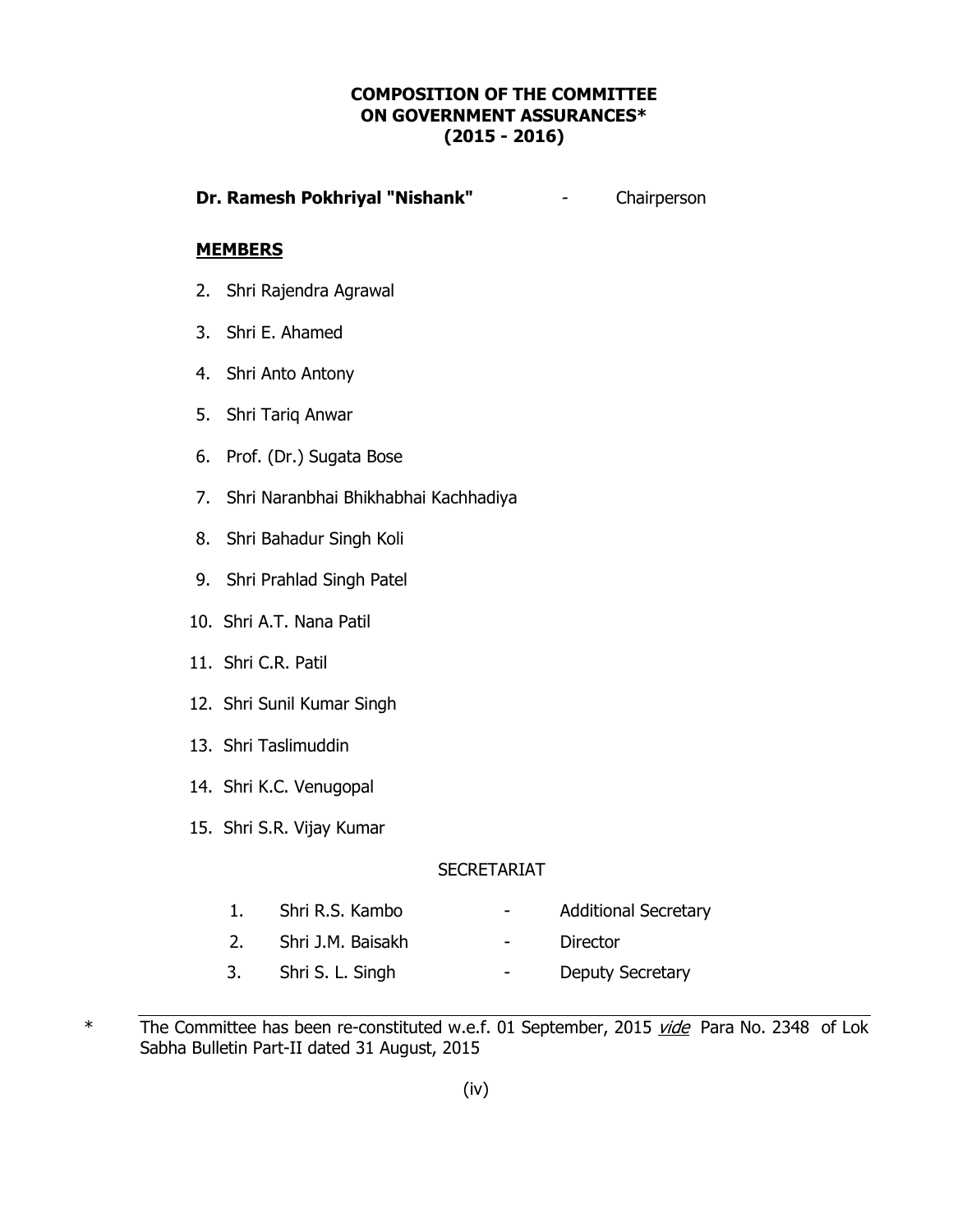#### **COMPOSITION OF THE COMMITTEE ON GOVERNMENT ASSURANCES\* (2014 - 2015)**

# **Dr. Ramesh Pokhriyal "Nishank" - Chairperson MEMBERS**

- 2. Shri Rajendra Agrawal
- 3. Shri E. Ahamed
- 4. Shri Anto Antony
- 5. Prof. (Dr.) Sugata Bose
- 6. Shri Narayanbhai Bhikhabhai Kachhadia
- 7. Shri Bahadur Singh Koli
- 8. Shri Prahlad Singh Patel
- 9. Shri A.T. Nana Patil
- 10. Shri C.R. Patil
- 11. Shri Sunil Kumar Singh
- 12. Shri Tasleem Uddin
- 13. Shri K.C. Venugopal
- 14. Shri S.R. Vijayakumar
- 15. Shri Tariq Anwar\*\*

#### SECRETARIAT

- 1. Shri R.S. Kambo  **Joint Secretary**
- 2. Shri U.B.S. Negi Director
- 3. Shri T.S. Rangarajan Additional Director
- \* The Committee was constituted w.e.f. 01 September, 2014 vide Para No. 633 of Lok Sabha Bulletin Part-II dated 02 September, 2014.
- \*\* Nominated to the Committee vide Para No.1281 of Lok Sabha Bulletin Part-II dated 05 February, 2015.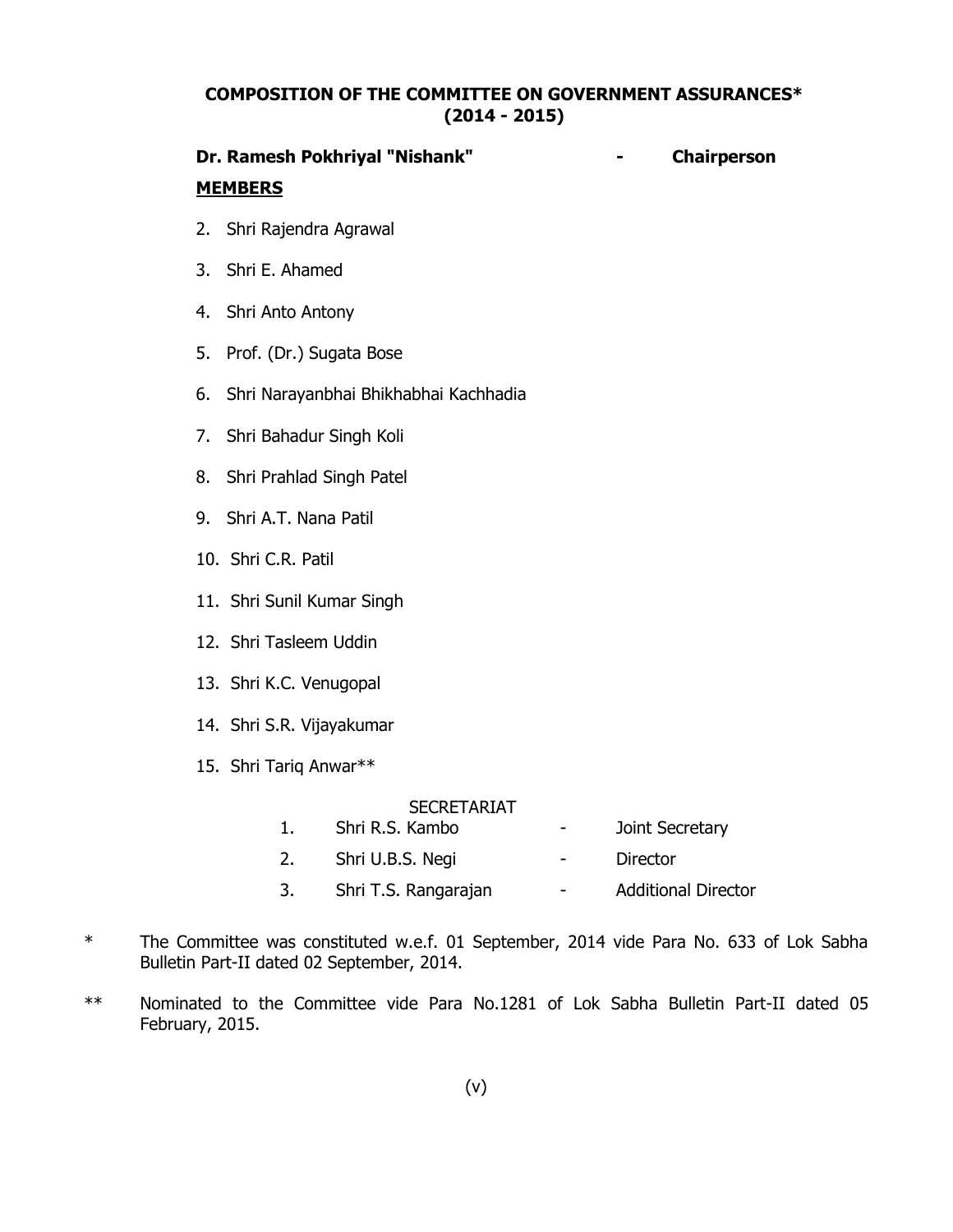#### **INTRODUCTION**

I, the Chairperson of the Committee on Government Assurances (2016-2017), having been authorized by the Committee to submit the Report on their behalf, present this Fifty- Third Report  $(16<sup>th</sup>$  Lok Sabha) of the Committee on Government Assurances.

2. The Committee (2014-2015) at their sitting held on 19 March, 2015 took oral evidence of the representatives of the Ministry of Culture regarding pending Assurances from the 03rd of Session of the 13<sup>th</sup> Lok Sabha to the 13<sup>th</sup> Session of the 15<sup>th</sup> Lok Sabha.

3. At their sitting held on 06 April, 2017, the Committee (2016-2017) considered and adopted their Fifty-Third Report.

4. The Minutes of the aforesaid sittings of the Committee form part of this Report.

5. For facility of reference and convenience, the Observations and Recommendations of the Committee have been printed in bold letters in the Report.

# **DR. RAMESH POKHRIYAL "NISHANK" CHAIRPERSON COMMITTEE ON GOVERNMENT ASSURANCES**

NEW DELHI; 07 April, 2017 ---------------------------- 17 Chaitra , 1939 (Saka)

(vi)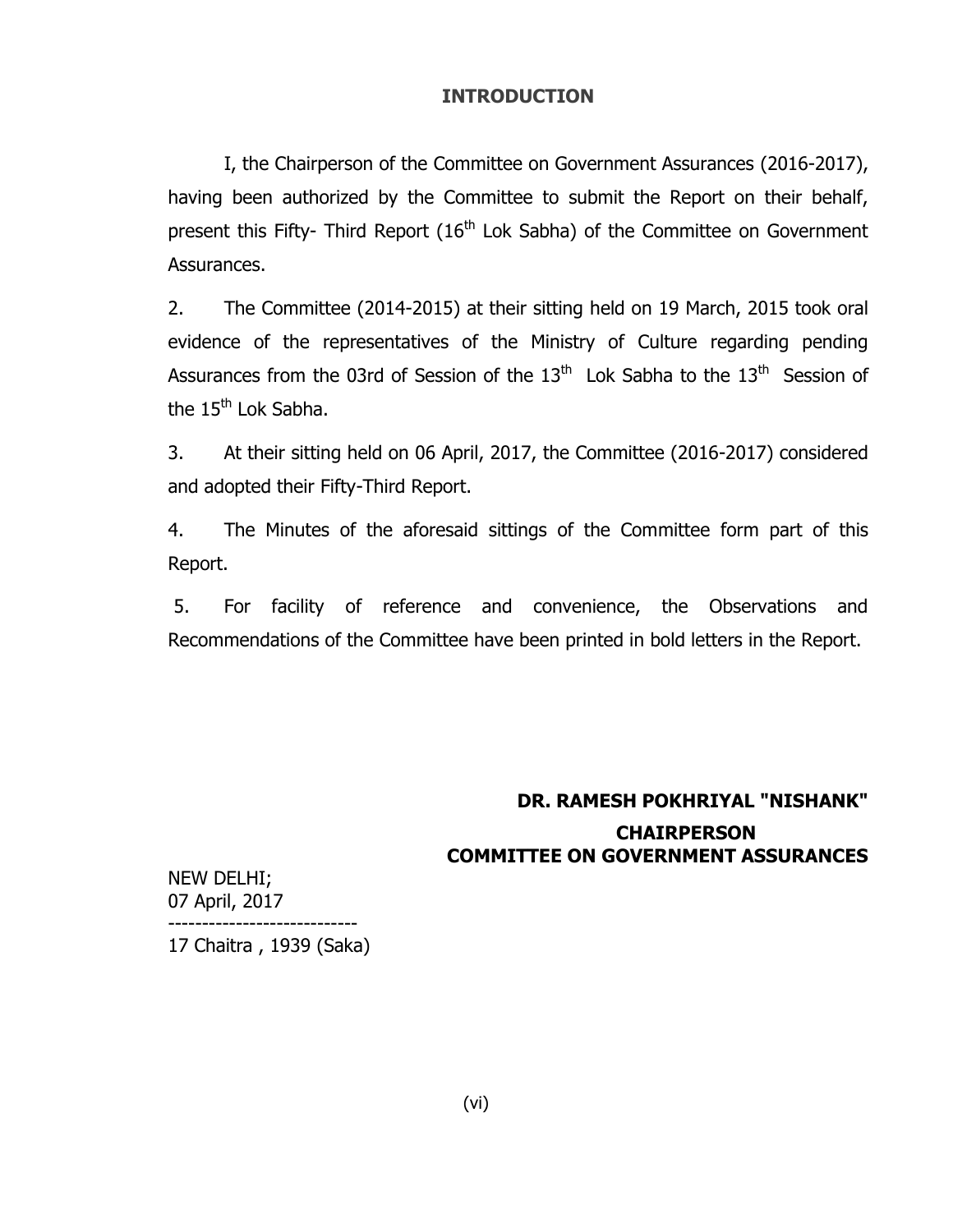## **REPORT**

#### **I. Introductory**

The Committee on Government Assurances scrutinize the Assurances, promises, undertakings etc., given by the Ministers from time to time on the floor of the House and report the extent to which such Assurances, promises, undertakings have been implemented. Once an Assurance has been given on the floor of the House, the same is required to be implemented within a period of three months. The Ministries/Departments of Government of India are under obligation to seek extension of time required beyond the prescribed period for fulfillment of the Assurance. Where a Ministry/Department are unable to implement an Assurance, that Ministry/Department are bound to request the Committee for dropping it. The Committee consider such requests and approve dropping, in case, they are convinced that grounds cited are justified. The Committee also examine whether the implementation of Assurances has taken place within the minimum time necessary for the purpose and the extent to which the Assurances have been implemented.

2. The Committee on Government Assurances (2009-10) took a policy decision to call the representatives of the various Ministries/Departments of the Government of India, in a phased manner, to review the pending Assurances, examine the reasons for pendency and analyze operation of the system prescribed in the Ministries/Departments for dealing with Assurances. The Committee also decided to consider the quality of Assurances implemented by the Government.

3. The Committee on Government Assurances (2014-2015) decided to follow the well established and time tested procedure of calling the representatives of the Ministries/Departments of Government of India, in a phased manner and review the pending Assurances. The Committee took a step further and decided to call the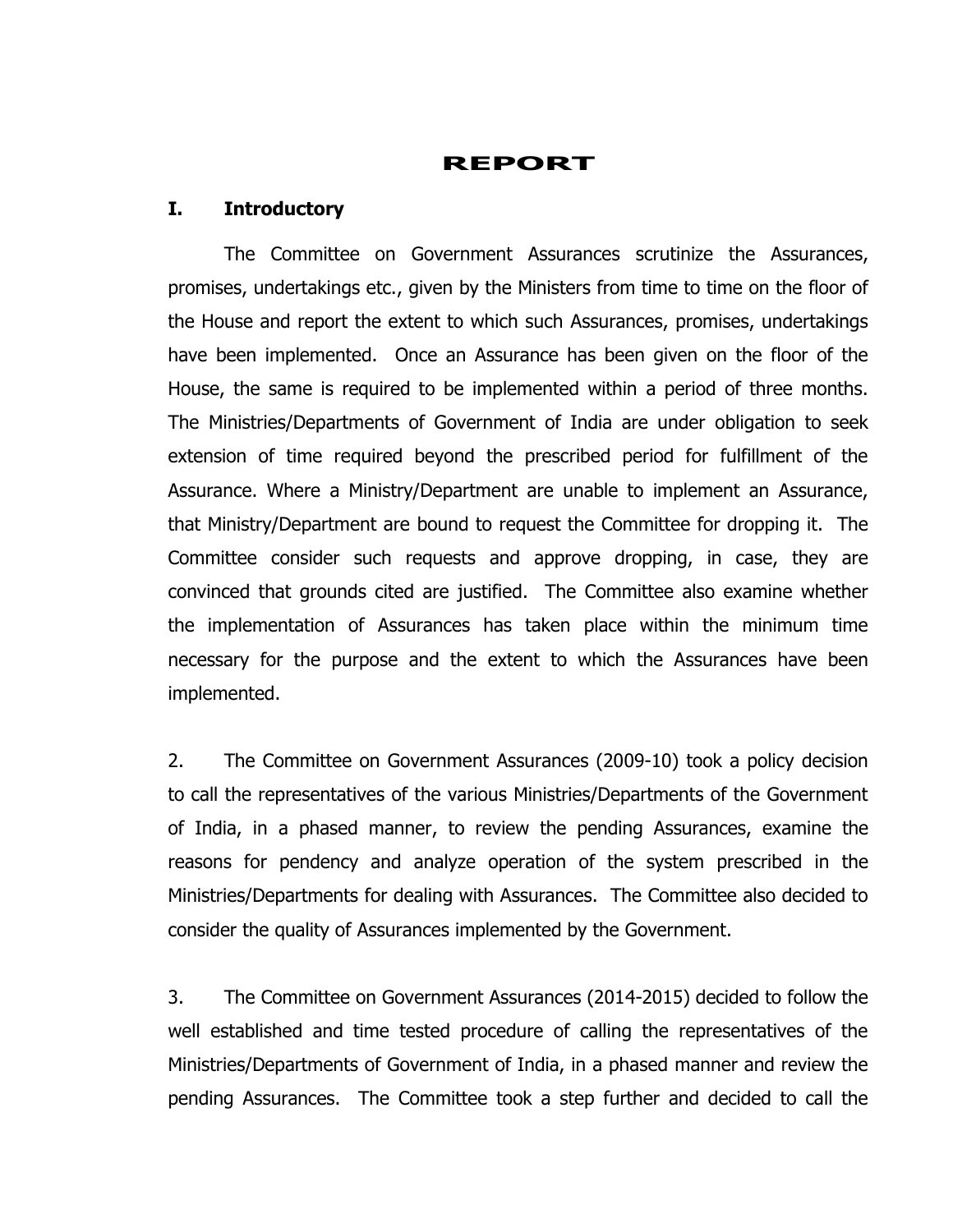representatives of the Ministry of Parliamentary Affairs also as all the Assurances are implemented through them.

4. In pursuance of the *ibid* decision, the Committee on Government Assurances (2014-2015) called the representatives of the Ministry of Culture and the Ministry of Parliamentary Affairs and examined the following 21 pending Assurances (Appendices –I to XXI) pertaining to the Ministry at their sitting held on 19 March, 2015:-

|    | S.No.   SQ/USQ No. dated               | <b>Subject</b>                                                      |
|----|----------------------------------------|---------------------------------------------------------------------|
| 1. | <b>USQ No.4960</b><br>dated 26.04.2000 | Fifth<br>Recommendations of<br>Pay<br>Commission                    |
| 2. | SQ No.6<br>dated 21.07.2003            | (Appendix - I)<br>Theft of Antiques<br>(Appendix - II)              |
| 3. | <b>SQ No.408</b><br>dated 03.05.2007   | Illegal Trafficking in Anti-quities<br>(Appendix -III)              |
| 4. | <b>USQ No.685</b><br>dated 28.07.2010  | National Commission for Heritage<br><b>Sites</b><br>(Appendix - IV) |
| 5. | <b>USQ No.343</b><br>dated 10.11.2010  | Relics of Indian Culture in Foreign<br>Countries<br>(Appendix - V)  |
| 6. | <b>USQ No.1880</b><br>dated 08.03.2011 | National Welfare Fund for Artistes<br>(Appendix - VI)               |
| 7. | <b>USQ No.392</b><br>dated 02.08.2011  | <b>Protection of Paintings</b><br>(Appendix - VII)                  |
| 8. | <b>USQ No.4439</b><br>dated 30.08.2011 | <b>Irregularities in National Museum</b><br>(Appendix - VIII)       |
| 9. | <b>USQ No.4263</b><br>dated 20.12.2011 | Scholarships by CCRT<br>(Appendix - IX)                             |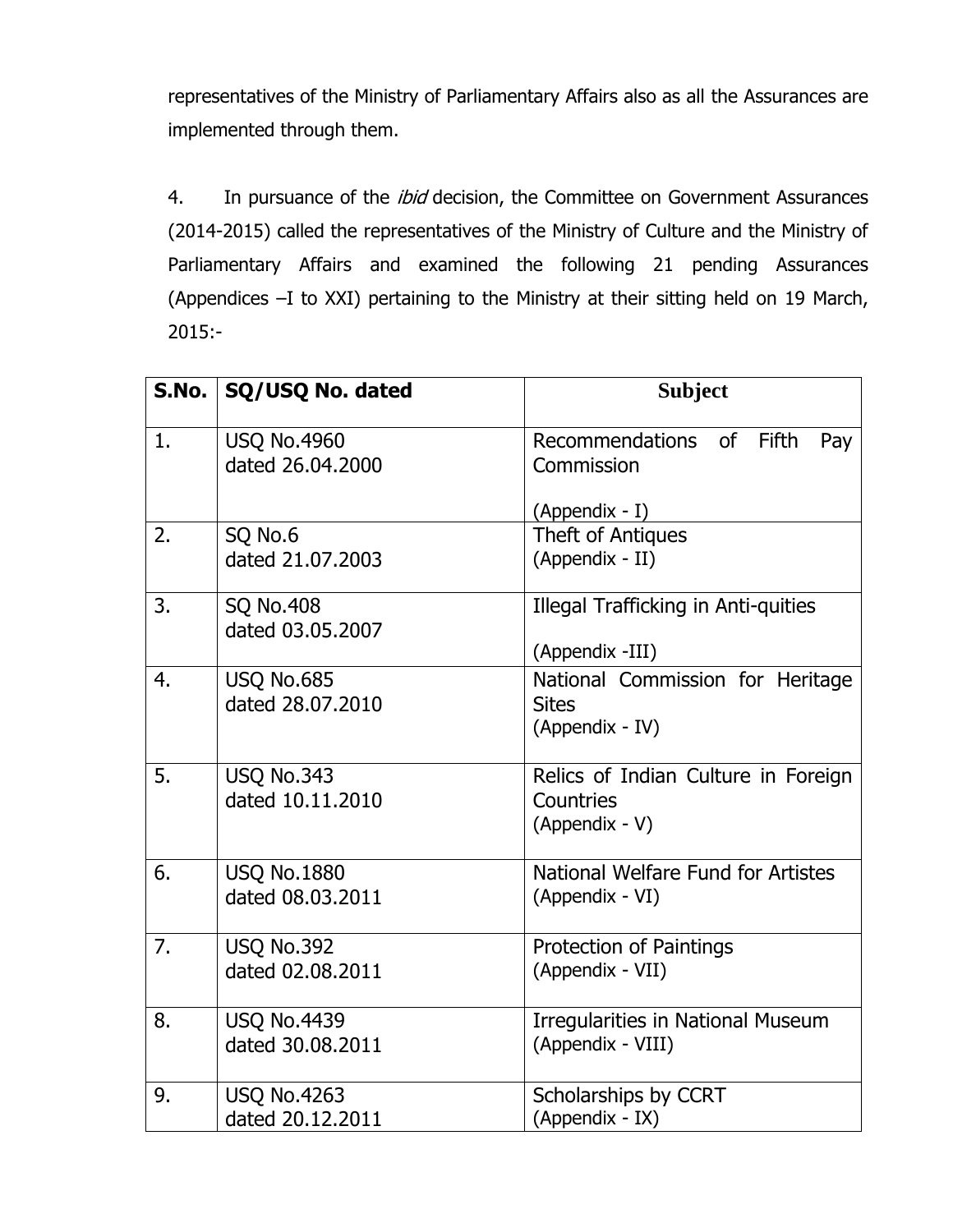| 10. | <b>USQ No.4275</b><br>dated 20.12.2011 | National School of Drama<br>(Appendix - X)                                  |
|-----|----------------------------------------|-----------------------------------------------------------------------------|
| 11. | <b>SQ No.19</b><br>dated 13.03.2012    | Archaeological Expeditions Abroad<br>(Appendix - XI)                        |
| 12. | <b>USQ No.105</b><br>dated 13.03.2012  | <b>Promotion of Folk Arts</b><br>(Appendix - XII)                           |
| 13. | <b>USQ No.6229</b><br>dated 15.05.2012 | National Heritage Commission<br>(Appendix - XIII)                           |
| 14. | <b>USQ No.7581</b><br>dated 22.05.2012 | <b>Public Records Act</b><br>(Appendix -XVI)                                |
| 15. | <b>SQ No.251</b><br>dated 11.12.2012   | <b>Cultural Awareness Programmes</b><br>(Appendix - XV)                     |
| 16. | <b>USQ No.1182</b><br>dated 05.03.2013 | Theft of Siva and Parvati idols<br>(Appendix - XVI)                         |
| 17. | <b>USQ No.2351</b><br>dated 12.03.2013 | <b>Smugglings of Antique Objects</b><br>(Appendix - XVII)                   |
| 18. | <b>USQ No.2514</b><br>dated 12.03.2013 | Construction of Site Museum<br>at<br>Lalitgiri<br>(Appendix - XVIII)        |
| 19. | <b>USQ No.4790</b><br>dated 23.04.2013 | <b>Restructuring of ASI</b><br>(Appendix - XIX)                             |
| 20. | <b>USQ No.6483</b><br>dated 07.05.2013 | Irregularities in the Functioning of<br>Academies<br>(Appendix - XX)        |
| 21. | <b>USQ No.6541</b><br>dated 07.05.2013 | Amendment in Antiquities and Art<br>Treasures Act, 1972<br>(Appendix - XXI) |

5. The Extracts from Manual of Practice and Procedure in the Government of India, Ministry of Parliamentary Affairs laying guidelines on the definition of an Assurance, the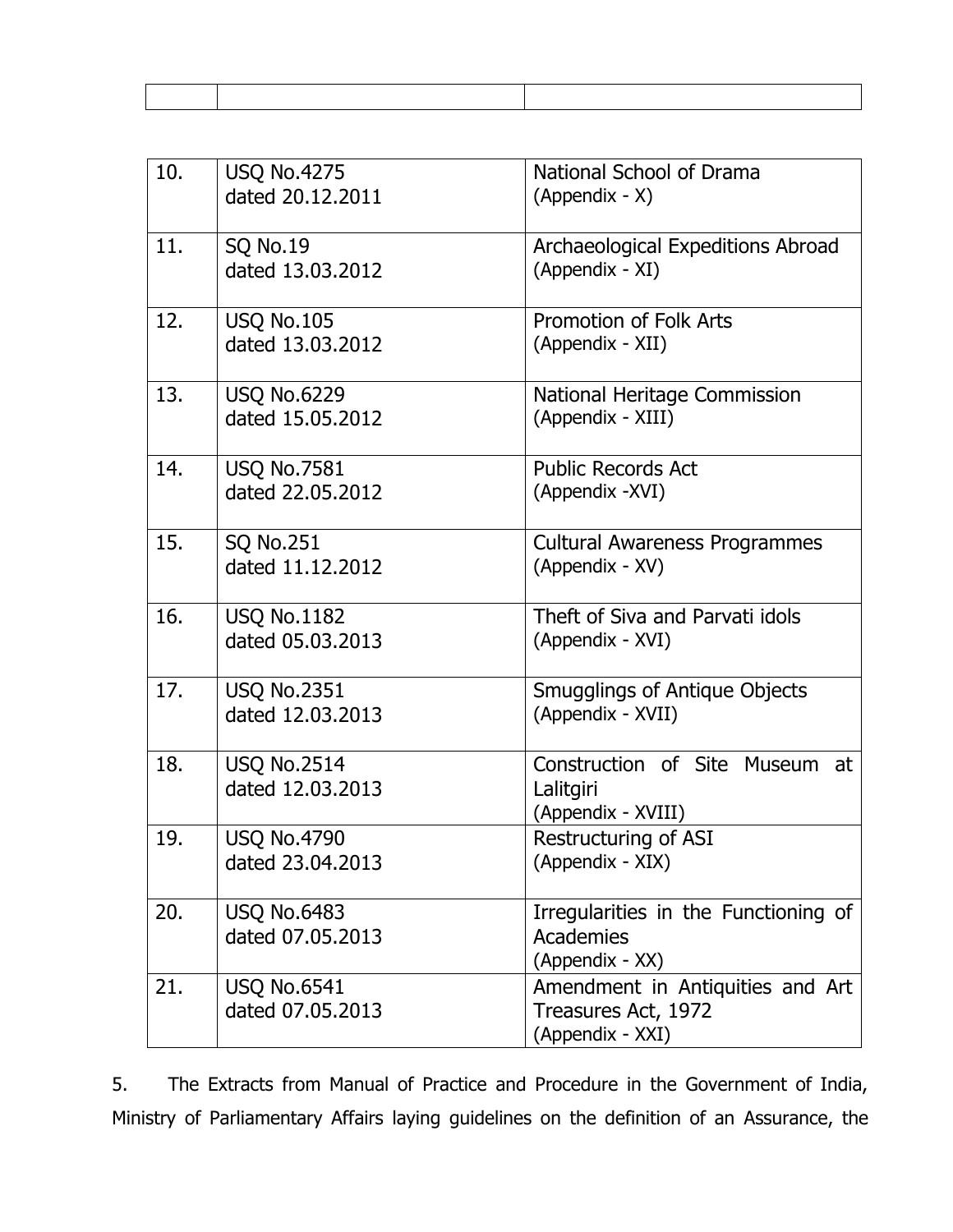time limit for its fulfillment, dropping/deletion and extension, the procedure for fulfillment etc., besides maintenance of Register of Assurances and periodical reviews to minimize delays in implementation of the Assurances are reproduced at Appendix-XXII.

6. During oral evidence, the Committee invited the attention of the representatives of the Ministry to the long pendency in the fulfillment of the above 21 Assurances and examined about the system of implementation of the Assurances in the Ministry. The Committee also enquired about the degree of compliance with the instructions regarding seeking extension of time/duration in cases where the Ministry/Department is unable to fulfill an Assurance within the prescribed period of 3 months. In his disposition, the Secretary, Ministry of Culture stated during evidence as under :-

"The Assurances are examined and analysed from time to time and requests for extension are forwarded with the permission of the Hon"ble Minister and appreciably there has been a noticeable reduction in the number of Assurances. Most of the Assurances which are left, relate to Amendment in Acts like there is an Amendment which relates to the Archeological Survey of India (ASI). The oldest Assurance relates to the Fifth Pay Commission which recommended for creation of a separate cadre for the Library staff. Apart from this, it suggested for classification and the ways in which classification is to be carried out. Third suggestion related to the amendment in pay scale. In addition to this, It suggested for creation of a cell in the Ministry. The main aim of the cell was that it would act as cadre controlling in case a cadre is created at the Centre. However, while an ad-hoc cell was formed, it has"nt yet been converted into a cadre. For this, consultations are underway. Committees have been formed. In between this, a new Pay Commission has been constituted and the Library Association has given memorandum of suggestions to the Seventh Pay Commission and we have forwarded it. We have put these facts before the Committee and have requested them to drop the Assurance. A Committee at the level of Joint Secretary has been set up and looking after this work. As the new Pay Commission has been constituted, it would only be just that all the points should be put before the Seventh Pay Commission only."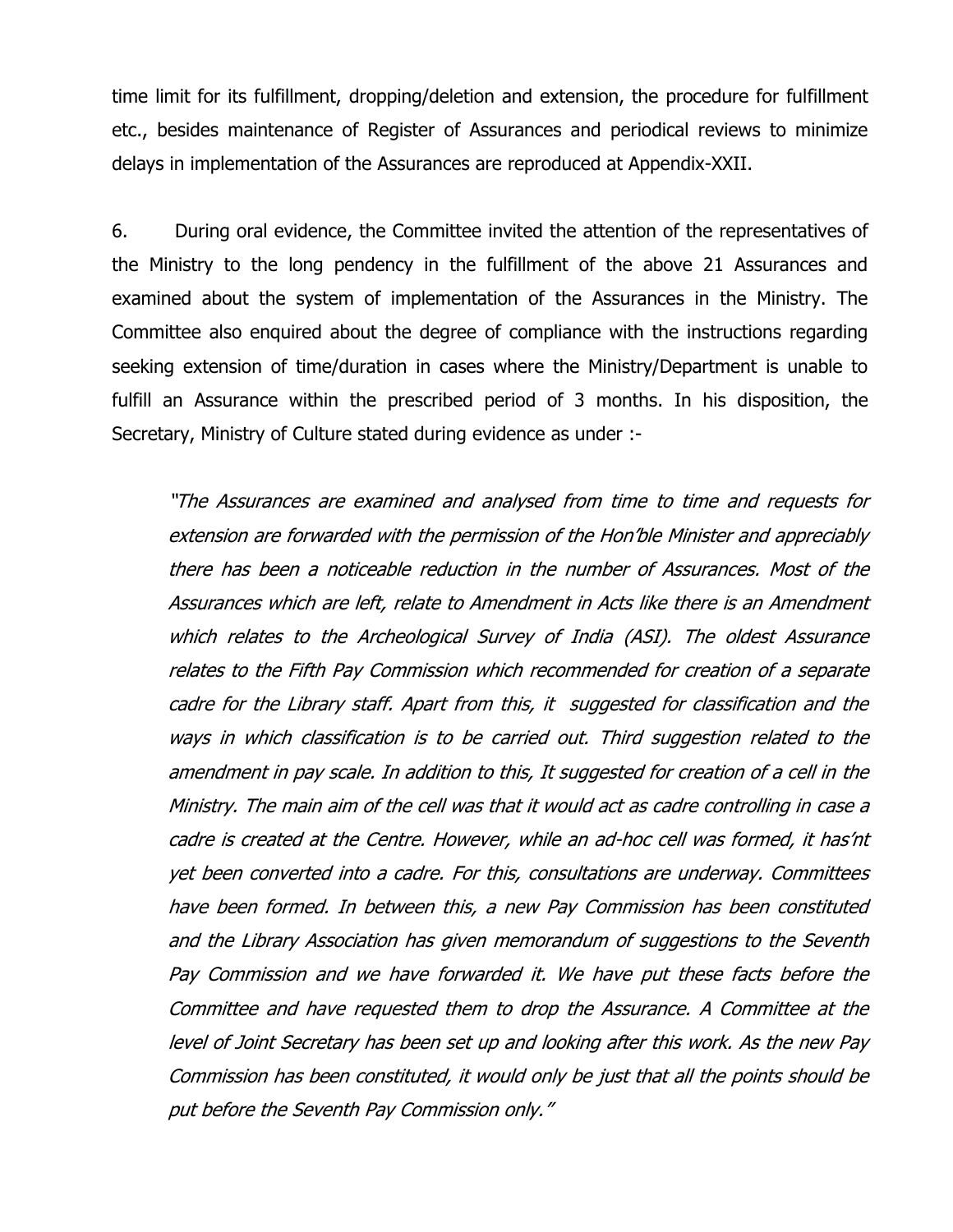7. On being specifically asked as to whether the Ministry have a regular procedure for sending requests for seeking extension of time where the Ministry is unable to fulfil an Assurance within a specified period of 3 months, the Secretary, Culture, apprised the position in this regard as under:-

""we have seen the old files and came to know that reminders have been received from the Secretariat from time to time. In between, we did not ask for the extension of time. But, now we are seeking extension of time on regular basis."

8. Subsequently, 13 Assurances mentioned at Sl. Nos. 2, 4, 5, 6, 8,9,10,11,13,14,15, 18 and 20 have since been fully implemented on 29.04.2015, 05.08.2015, 09.12.2015, 04.03.2015, 05.08.2015, 29.04.2015, 09.03.2016, 10.08.2016, 05.08.2015, 04.05.2016, 09.12.2015 ,09.03.2016 and 10.08.2016 respectively and the Assurances mentioned at Sl Nos. 12 and 16 have since been dropped on 19.11.2015

#### **Observations/Recommendations**

**9. The Committee note that out of 21 pending Assurances pertaining to the Ministry of Culture, the Assurances mentioned at Sl. Nos. 1,3,7,17, 19 and 21 are pending for more than 16, 09, 05, 04, 03 and 03 years respectively while the Assurances mentioned at Sl Nos. 2,4,5,6,8,9,10,11,13,14,15,18 and 20 could only be implemented/fulfilled after delays ranging from 3-13 years. The inordinate delays in the fulfillment of the Assurances clearly indicate the insouciant attitude of the Ministry in undertaking proper follow-up action once an Assurance has been made. The Committee are perturbed at the extent and period of pendency and inordinate delay in fulfillment of Assurances because of which the utility and relevance of the Assurances are lost. The Committee also observe that the Ministry have not been complying with the instructions regarding seeking of extension of time for fulfilling an Assurance in case the Ministry/Department are unable to fulfill it within the specified period of 3**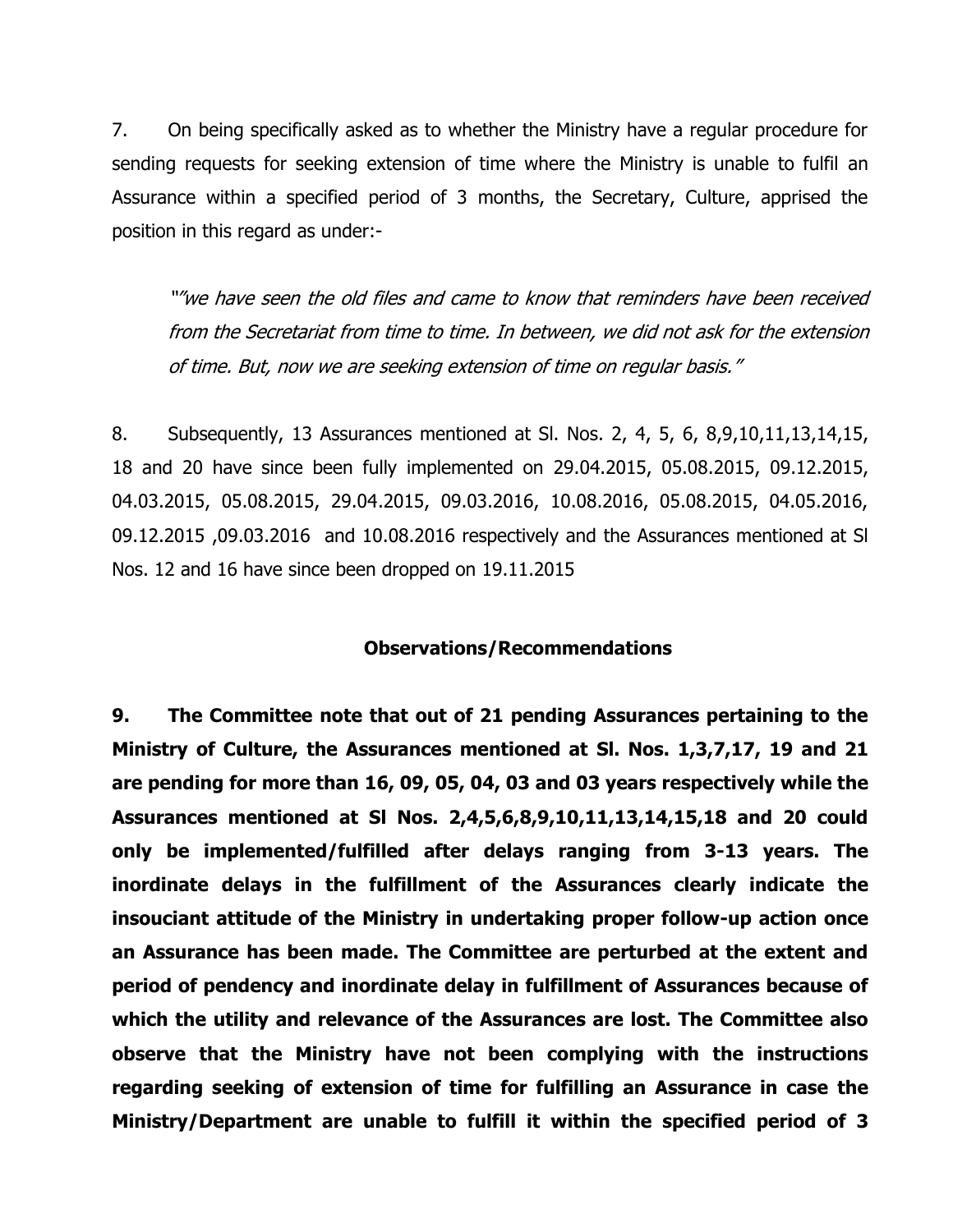**months. The Committee recommend that the existing mechanism/system in the Ministry should be overhauled/ streamlined with a view to avoiding delay in fulfillment of Assurances particularly the pending ones and also in regard to seeking extension of time in respect of Assurances which cannot be fulfilled within the specified period. The Committee also desire that the Ministry should adopt a proactive approach and enhance the level of coordination with other Ministries/Departments concerned including the Ministry of Parliamentary Affairs for early/timely implementation of all the pending and future Assurances.**

## **II. Review of Pending Assurances pertaining to the Ministry of Culture.**

10. In the succeeding paragraphs, the Committee deal with pending Assurances pertaining to the Ministry.

#### **A. Recommendation of Fifth pay Commission**

11. In reply to USQ No.4960 dated 26.04.2000 regarding "Recommendations of Fifth Pay Commission" (Appendix-I), it was inter-alia stated that the recommendations of Fifth Central Pay Commission are under consideration of the Department of Culture which is the nodal agency for processing various recommendations of the Fifth Central Pay Commission in regard to the Library staff in consultation with the Ministry of Finance and other concerned Ministries. Therefore, it may not be possible to indicate timeframe for taking a final decision thereon. It was further stated that the demands submitted by the Government of India Library Association (GILA) are under consideration of the Government.

12. In their Status Note furnished in March 2015, the Ministry of Culture apprised the position with regard to fulfillment of the Assurance as under:-

"A High Power Committee was constituted in the year 2003 to examine the recommendations of the 5<sup>th</sup> Central Pay Commission and to suggest a categorization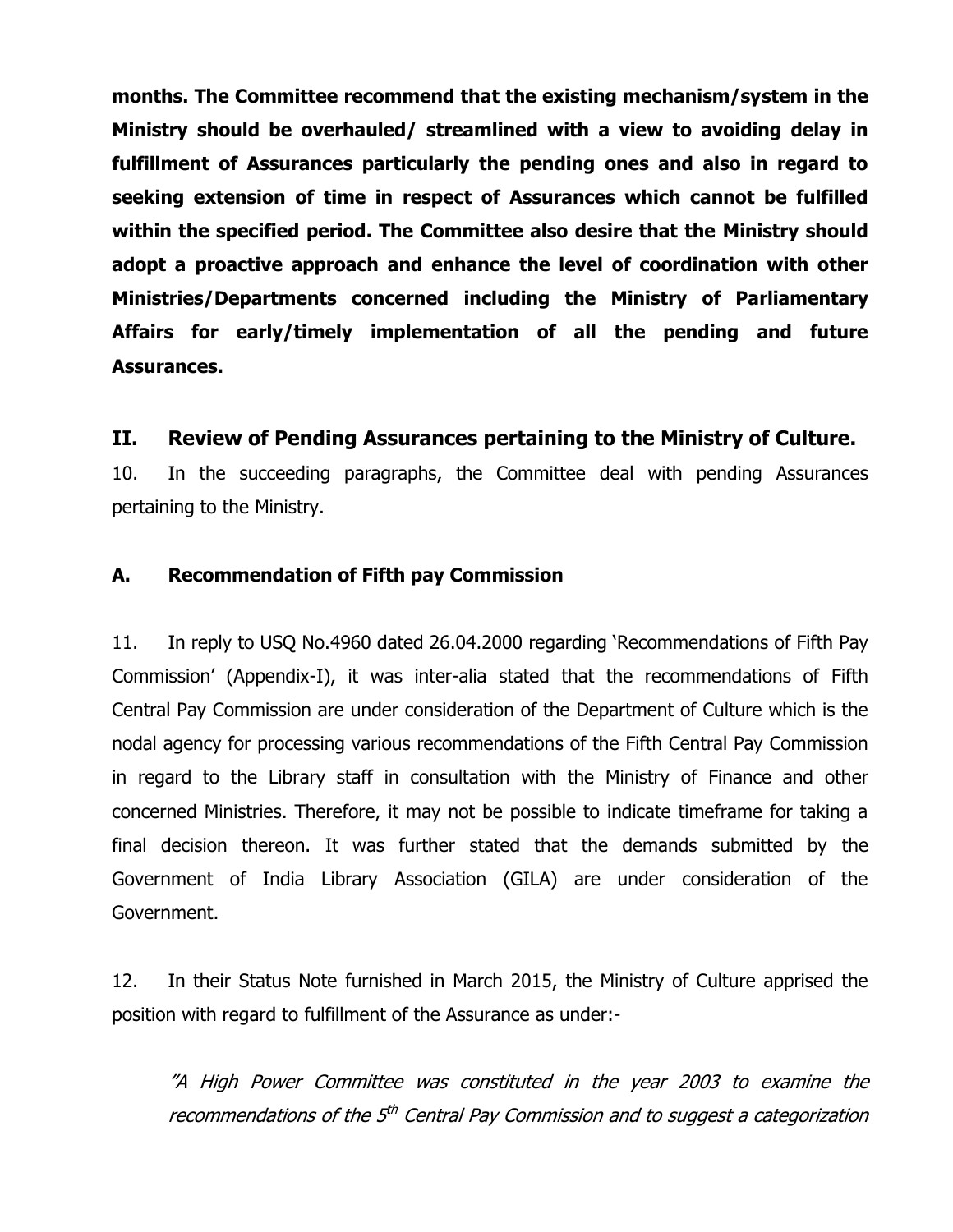formula, staffing pattern etc. The Committee did some preliminary work but could not complete the task. Another Task Force was constituted in the Ministry in 2009 for examining various recommendations of the 5<sup>th</sup> Central Pay Commission regarding libraries and to devise a proper formula for the categorization of various types of libraries. The Report of the Task Force was submitted to Department of Expenditure, on which that Department made some queries. Meanwhile, a fresh memorandum of suggestions for inclusion in the  $Z^{th}$  Central Pay Commission was received from Government of India Librarians Association, New Delhi and Central Government Library Association, Dehradun which also covers pay scales, designations, recruitment rules etc. for the staff of Libraries working in various departments. The proposals have been forwarded to the 7<sup>th</sup> Central Pay Commission for consideration. The Ministry recommends that in view of the above, the Assurance may be dropped."

13. During oral evidence, the Secretary, Ministry of Culture apprised the Committee of the following position with regard to the fulfillment of the Assurance as under:-

"The Fifth Pay Commission recommended for creation of a Central cadre for Library, for classification and creation of a cell in the Ministry. A decision on this has not been taken as the Sixth Pay Commission has been constituted. These questions have been put before the related association. A Committee has been formed at the level of Joint Secretary and all the points have been laid before the new Seventh Pay Commission. Our request is to consider the decision of the Seventh Pay Commission and treat the Assurance as fulfilled as the mandate on pay related matters has already been released in 2002 leaving out other points."

14. To a pointed query as to what was the mandate regarding the pay related matters, the Secretary, Culture responded during evidence as under:-

"It was regarding anomalies in pay. A counter had again been received which we have given for referencing".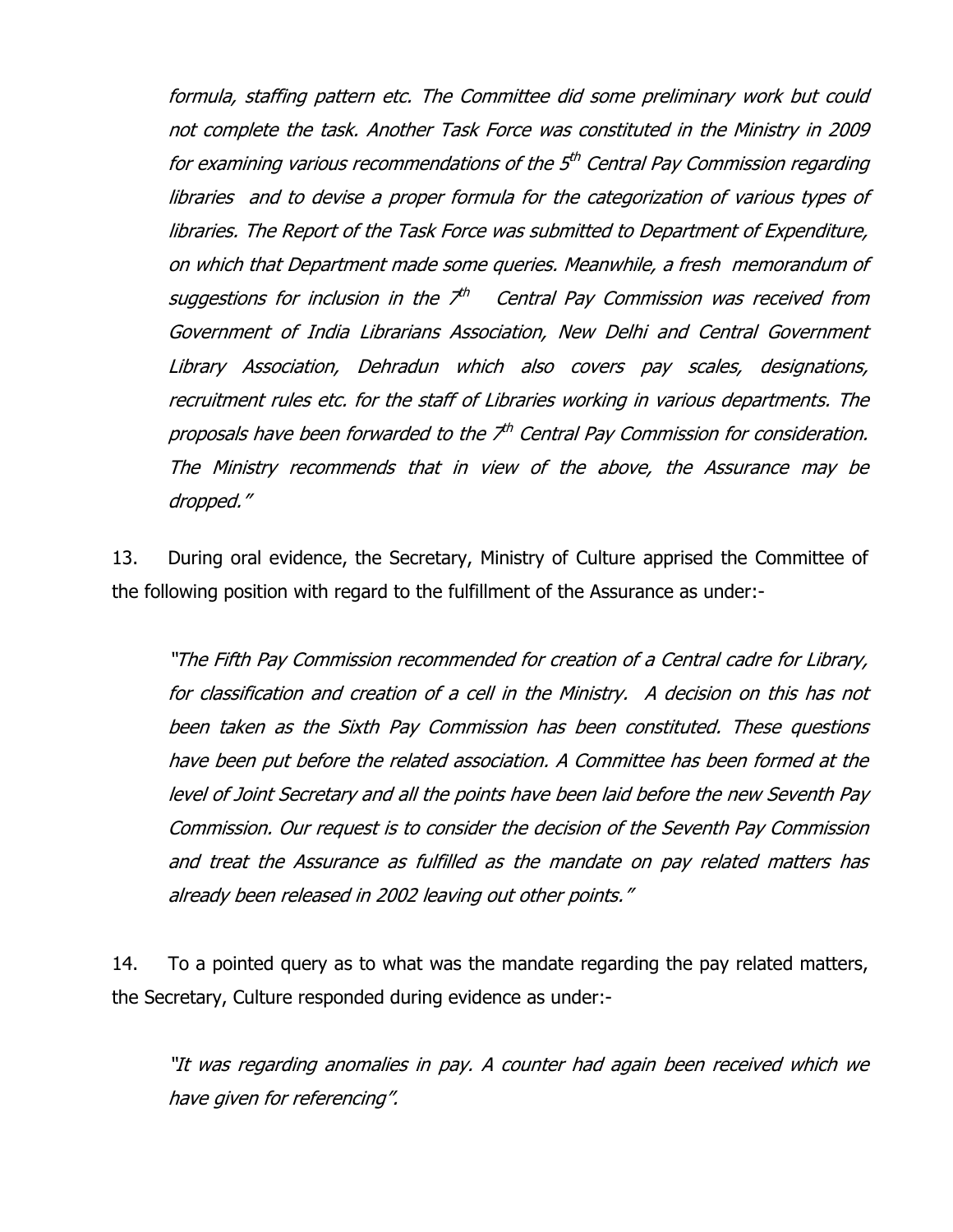15. When the Committee desired to know about the difficulties faced by the Ministry due to which the recommendations of the Fifth Pay Commission could not be implemented even after a lapse of 15 long years, the Secretary, Culture deposed as under:-

"It involved policy decisions and decisions regarding pay scales. Decisions regarding pay scales have been implemented"

16. When the Committee specifically asked as to why the benefits of the Fifth Pay Commission have still not been paid to the library staff even as the Sixth Pay Commission has already gone and the Seventh Pay Commission has been reconstituted, the Secretary, Culture submitted as under:-

"The matter related to the Pay has been implemented. What was not implemented was the creation of All India Cadre."

17. The Committee then enquired about as to the particular recommendations of the Fifth Pay Commission, the status of their implementation and the authority responsible for their implementation. In reply, the Secretary responded during evidence as under:-

"They have not yet been accepted. It was to create an All India cadre for all the Libraries. It was to be done by the Ministry of Culture, Ministry of Expenditure and related departments."

18. On being asked about the Report prepared by the ad-hoc cell, the Secretary, Culture deposed before the Committee as under:-

"Actually there were two reports. First a Committee was constituted and it gave a report".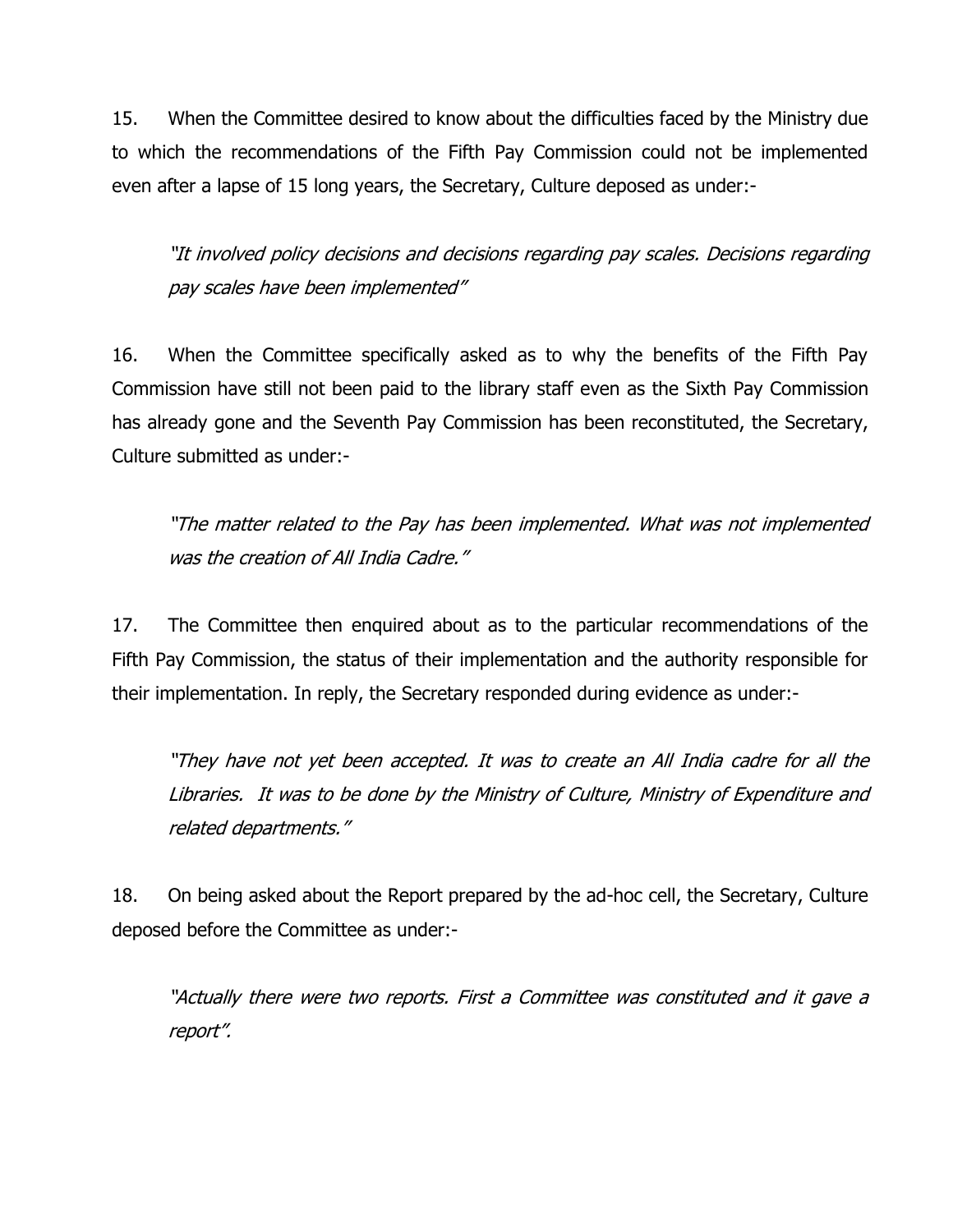19. The Committee desired to know whether the Ministry apprised them about the two Reports. The Secretary responded as under:-

"The Committee has been apprised from time to time but I am not sure whether the original report was given. We were informing the progress of what was happening, but no resolution was there as to whether an All India cadre should be set up or not and also on how the classification should be done"

20. Asked as to whether the Ministry of Finance have also not agreed to the formation of a new cadre, the Secretary submitted as under:-

"No decision has been taken. In other cadres also, it was not accepted"

21. When the Committee enquired as to whether the Ministry had reported it to the Committee, the Secretary, Culture again reiterated the position as under:-

"It has not been rejected. There has not been a resolution as to whether the cadre should be formed and how the categorization of library should be done."

#### **Observations/Recommendations**

**22. The Committee are distressed to note that the Assurance given in reply to USQ No. 4960 dated 26.04.2000 regarding 'Recommendations of Fifth Pay Commission' is yet to be fulfilled despite a lapse of more than 16 years against the prescribed period of 3 months for the purpose. Such inordinate delay in implementing recommendations of the Fifth Pay Commission in respect of the Library staff working in different institutions under the Government of India is rather surprising. The Committee's examination has revealed that a high power Committee was constituted in the year 2003 to examine the recommendations of the Fifth Pay Commission and to suggest categorization formula, staffing**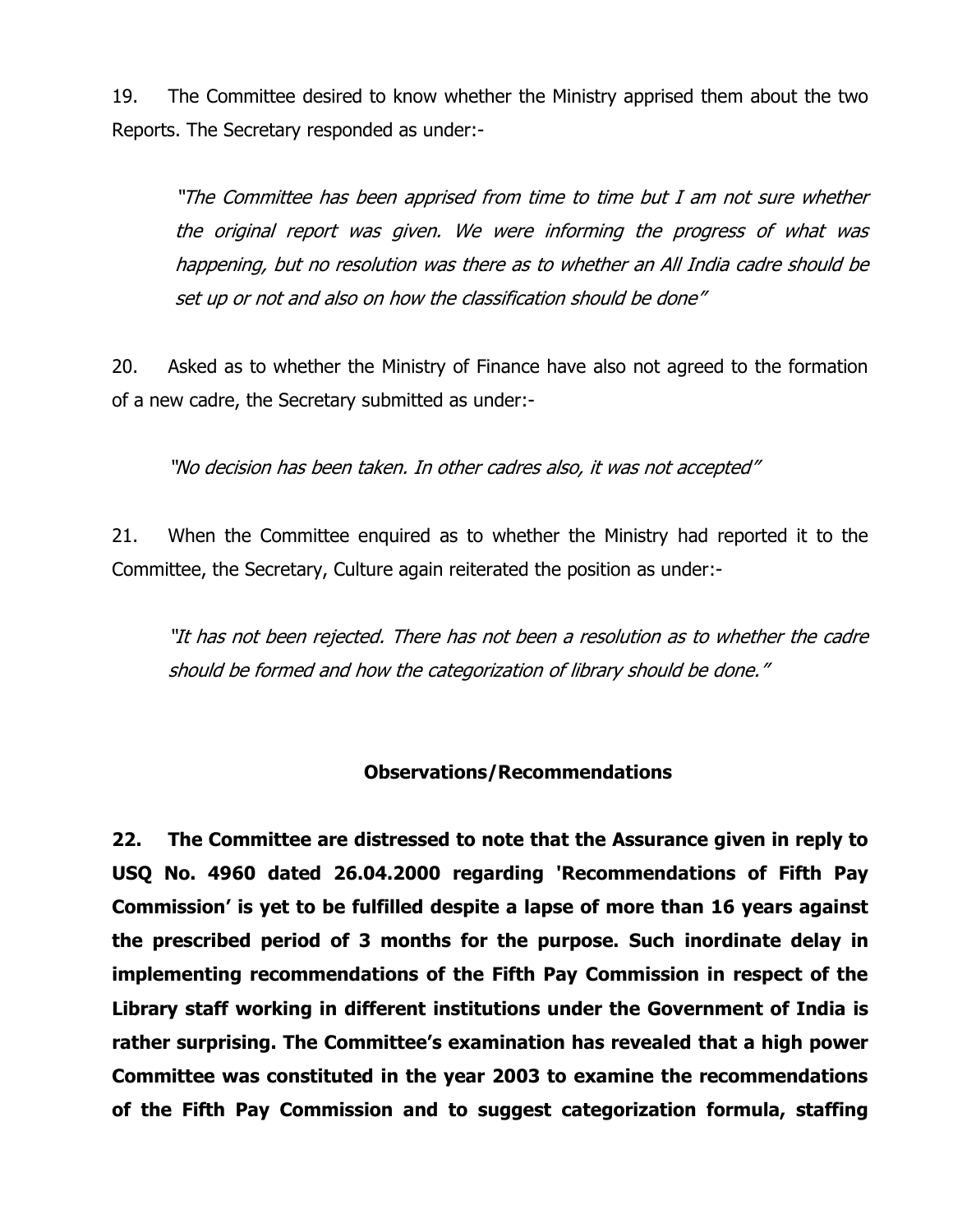**Pattern etc. It did some preliminary work but could not complete the task. Another Task Force was constituted in the Ministry in 2009. The Report of this Task Force was submitted to the Department of Expenditure on which that Department made some queries. Meanwhile, a fresh memorandum of suggestions for inclusion of the issues in the Seventh Central Pay Commission was received from the Government of India Librarians Association, New Delhi and Central Government Library Association, Dehradun which also covers pay scales, designations, recruitment rules etc. for the staff of Libraries working in various Departments. The matter got delayed when the Ministry forwarded the proposals to the Seventh Pay Commission for consideration. Regrettably some employees have still not been given the benefits of Fifth Pay Commission even when the Sixth Pay Commission has already gone and the Seventh Pay Commission has come into force. The Committee deplore this form of callous attitude and desire that the Ministry should take a holistic view in the matter in the light of the relevant recommendations of the Fifth and the Seventh Pay Commissions at the earliest. The Committee also urge upon the Ministry to enhance the level of co-ordination with other Ministries/Departments concerned and pursue the matter vigorously in a time bound manner so that there is no further delay in fulfilling the Assurance.**

#### **B. Illegal Trade of Artifacts**

- (i) SQ No.408 dated 03.05.2007 regarding "Illegal Trafficking in Antiquities" and reply thereto produced at Appendix- III (Sl. No.3)
- (ii) USQ No.2351 dated 12.03.2013 regarding "Smuggling of Antique Objects" and reply thereto produced at Appendix- XVII (Sl. No.17)
- (iii) USQ No.6541 dated 07.05.2013 regarding "Amendment in Antiquities and Art Treasures Act, 1972" and reply thereto produced at Appendix- XXI (Sl. No.21)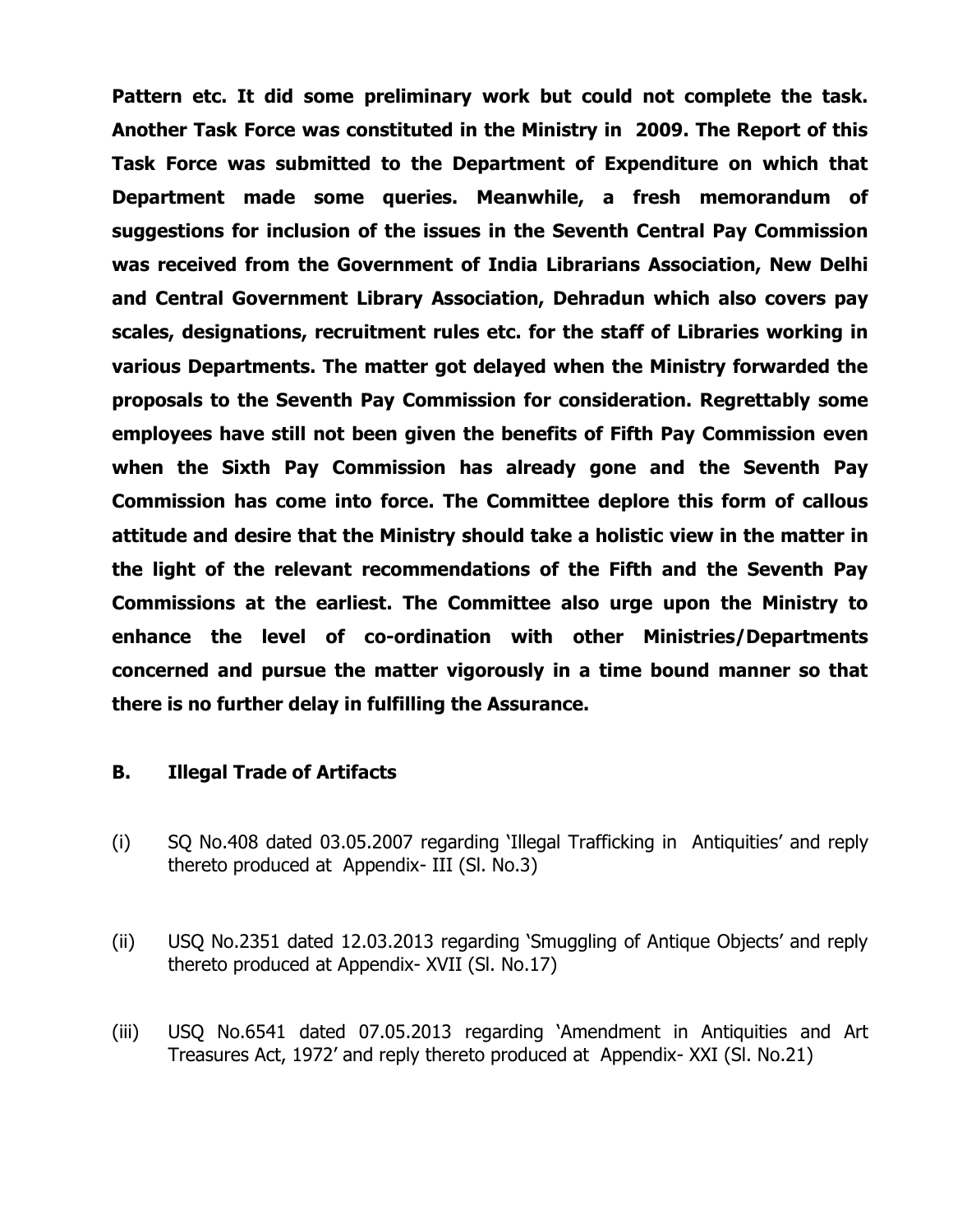23. In reply to the above Questions, it was inter-alia stated that the Government is considering the Amendment of the Antiquities and Art Treasures Act, 1972 to make the provisions more stringent and for providing higher punishments for violation of the Act. The Government had set up a Committee under the chairmanship of Prof. R.N.Misra on 27.04.2010 which submitted its recommendations for amendments in the Act on 29.07.2011. The recommendations of this Committee was reviewed by the Ministry of Culture and they constituted a Committee under the chairmanship of Justice Mukul Mudgal (Retired) on 02.11.2011. The Committee submitted the draft amendments to the Act on 26.10.2012 which is under consideration.

24. In their Status Note furnished in March 2015, the Ministry of Culture apprised the Committee of the following position with regard to the fulfillment of the Assurance as under:-

"Central Government is considering framing a new Act to make it more practical and to make registration simpler. Shri Z.S. Negi, Rtd., Additional Secretary, Legislative Department, Ministry of Law and Justice has been nominated by the Ministry to draft a new Legislation on Antiquities and Art Treasures in replacement of the existing Antiquities and Art Treasures Act, 1972".

25. During oral evidence, the Secretary, Ministry of Culture further elaborated the position as under:-

"The issue of illegal trade of antiquities was considered at length and at the end we have come to the conclusion that to prevent it, we need an Amendment of the Act. We have noticed that since the coming into existence of the Antiquities Act, the price of antiquities has come down. Also, people are now scared to keep antiquities with them. A large number of people have not even registered their antiquities. At present, consensus is emerging that there should be reconsideration on the system of registration of Antiquities and to make antiquities business free of cost in order to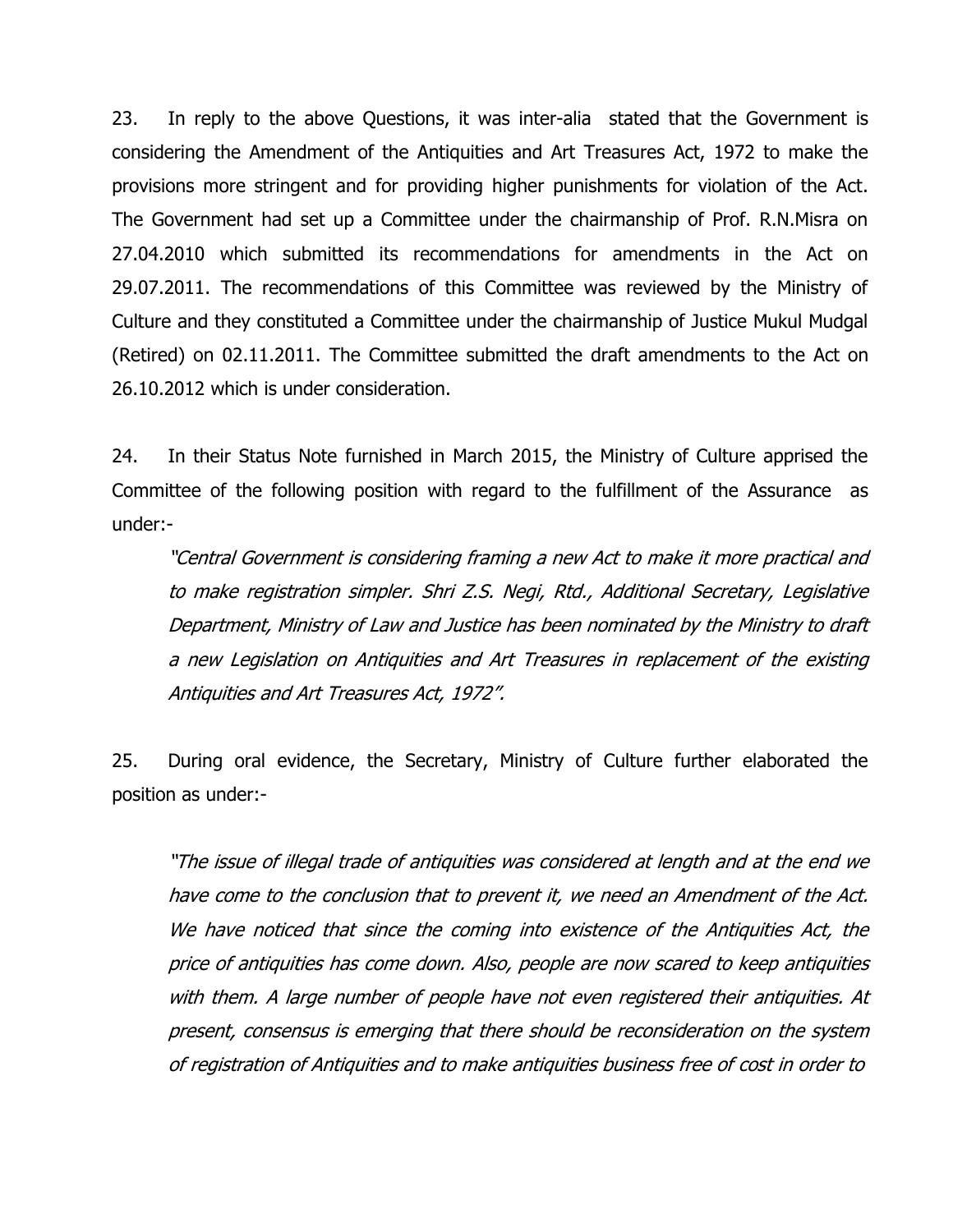increase its value. Also, as a thing becomes an antiquity once it gets a hundred years, people hesitate to buy them and keep them in private museums because their prices are quite high in domestic markets and as they need to disclose its source. We have hired a Retired L.R for this and he is drafting it. It is to be presented this month. Once it is done, then we"ll present it before the Cabinet for the opinion of various Departments and then it"ll be presented before the House."

26. When the Committee pointed out that nothing has been done during the last eight years on the subject and urged the Ministry to fix a timeframe for bringing in the amendment in the Act, the Secretary, Culture submitted during evidence as under:-

"Shri D.S. Negi, Retired Legal Officer, Government of India has been drafting the amendment. He has given the First draft. We gave it to him in February. Prior to that, we floated a tender but others asked too much a price. Therefore, we gave it to a retired legal officer.."

27. The Committee specifically pointed out that the matter is long delayed and should have been complete long back and the Ministry should now make concerted efforts in a time bound manner to fulfill the Assurances. In reply, the Secretary, Culture submitted as under:-

"Because it is a judicial process, first they will prepare a draft. Then, we will have to invite public opinion on the subject and upload it on our site. We invite names, hold discussions with other departments also. We give at least one month's time"

28. On being pointed out by the Committee that in July, 2008, the Ministry in their Letter had stated that the Draft is almost complete and going to Cabinet Committee, the Secretary, Culture elaborated the issue as under:-

"It was rejected as it was considered too complicated and the action was started anew."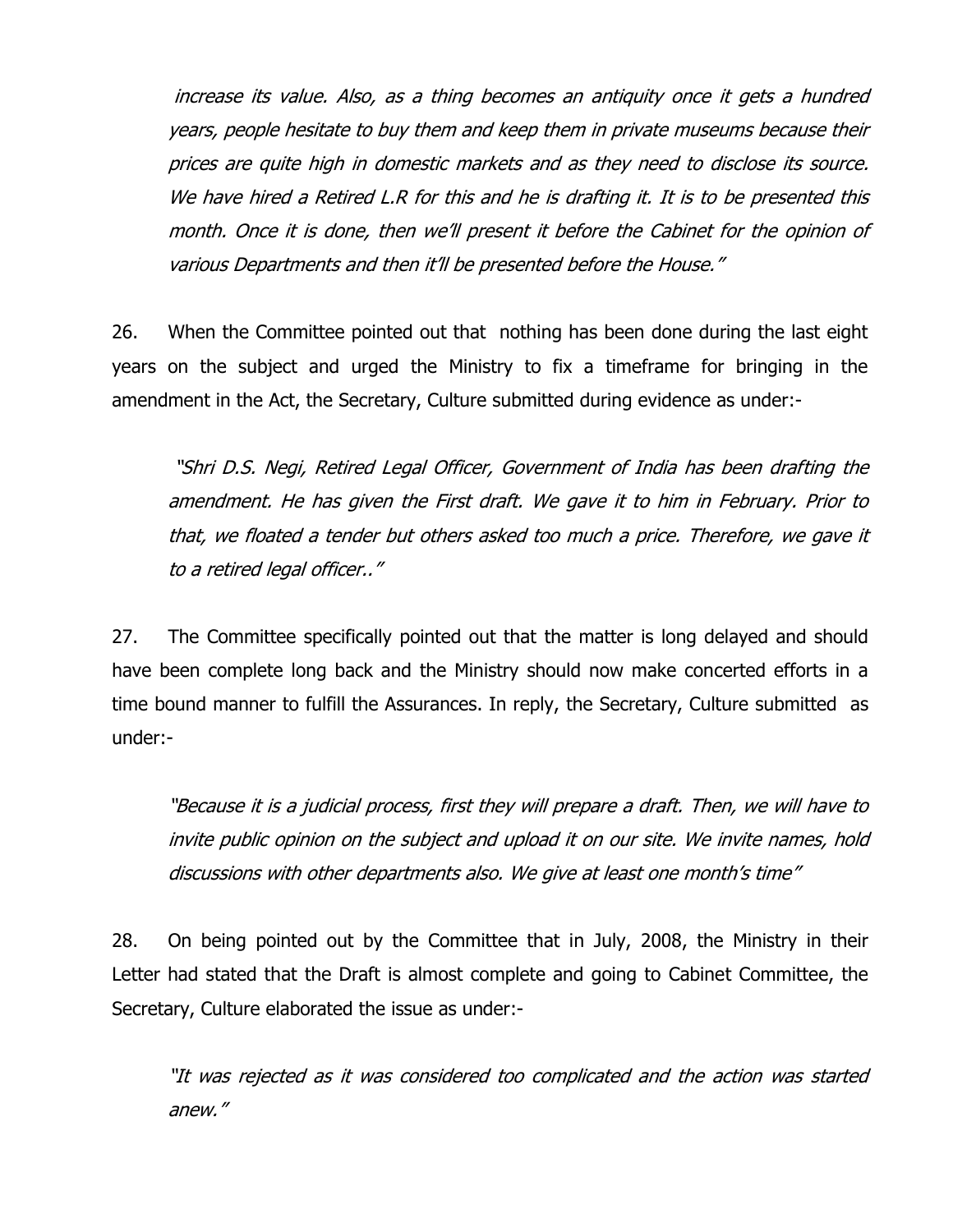29. When the Committee wanted to know about the complication that arose, the Secretary elaborated as under:-

"It is not about the complexity. The thinking was that procedures should be made complicated and strictness should be introduced. Now, the opinion is that processes should be made liberal so that the trade improves. When the price will increase, the greed for smuggling would come down because in India Modern Art is sold at <sup>a</sup> very high prices. Hence, in India, market for antiques is very depressed. Overseas they have a big market."

30. The Committee drew the attention of the representatives to the fact that the basic spirit behind the Assurance was to have a strict provision and strict stand against those who engage in illegal trade of antiquities and the Ministry should ensure this within a time bound manner, the Secretary responded as under:-

""We"ll do our work in three months."

#### **Observations/Recommendations**

**31. The Committee are distressed to note that the repeated Assurances given on the Floor of the House in 2007 and 2013 on an important issue relating to Amendment in Antiquities and Art Treasures Act, 1972 have not been implemented even after almost 8 years of giving the first Assurance and the issue still lingers on without any substantial progress. The Committee were informed that the Government is considering framing a new Act to replace the existing Act and a retired Additional Secretary has been appointed for the purpose. The Committee note that in 2008 the draft was almost complete and was to be presented to the Cabinet Committee. However, no further action was taken on this. According to the Ministry, the previous draft was rejected as it was considered to be very complicated. There was a change in thinking as a**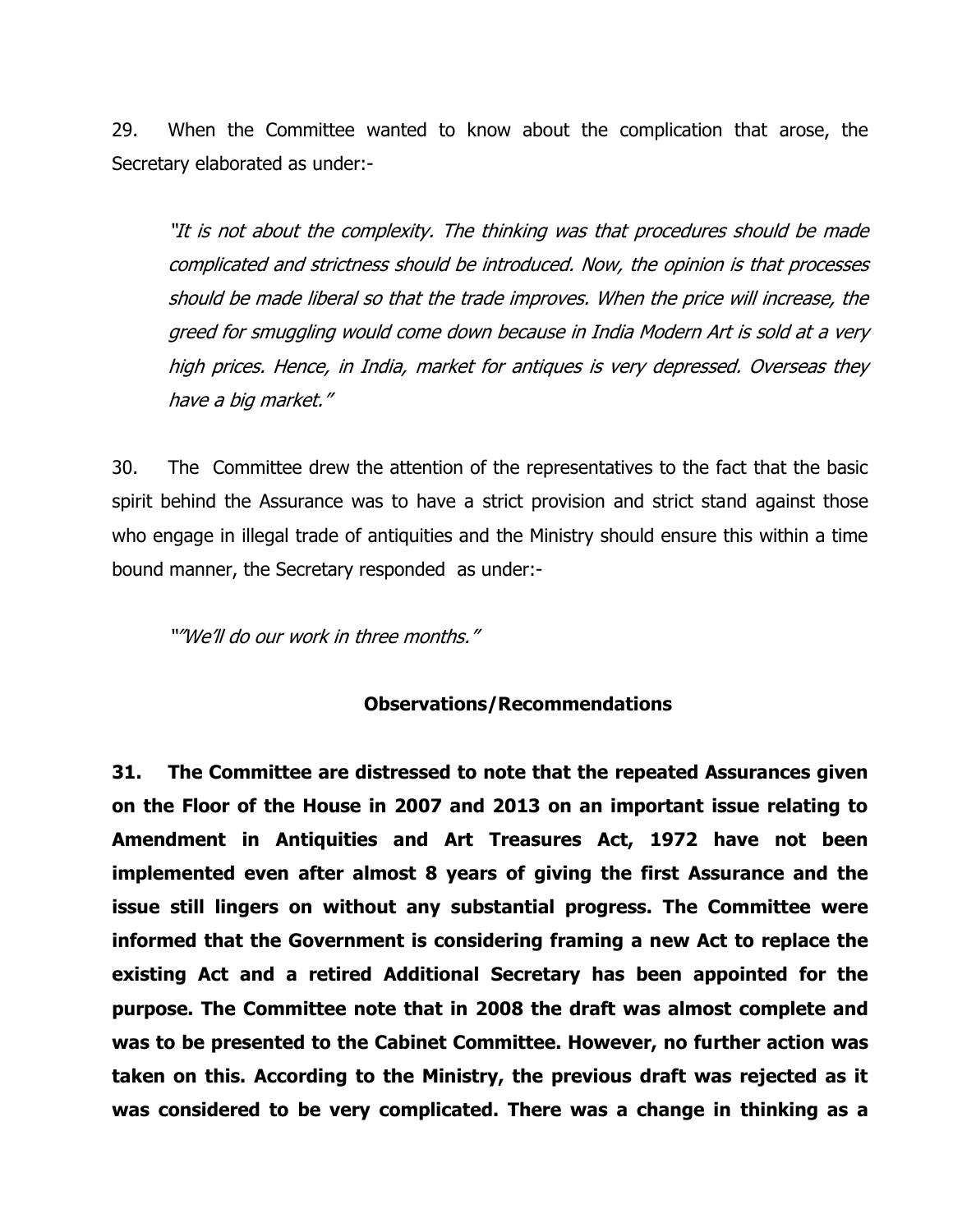**result of which the process was started anew. The Committee have been informed that the drafting is now almost complete and it is to be presented shortly. Once this is done, the draft will be presented before the concerned departments for their opinion and then it'll finally get presented before the House. The sequence of events clearly shows lackadaisical approach and cavalier altitude of the Ministry as a result of which all the three Assurances still remain pending for implementation. Nevertheless, the Committee now expect the Department to accord utmost priority to the matter and pursue the case in a time bound manner so that the pending Assurances are implemented without further delay. The Committee would like to be apprised of the progress made in the matter.** 

### **C. Protection of Paintings**

32. In reply to USQ No. 392 dated 02.08.2011 regarding "Protection of Paintings (Appendix-VII), it was stated that the information regarding valuable paintings at the Lalit Kala Academy which have been replaced with fakes and the steps taken by the Government towards digitization and cataloging of art works at the Lalit Kala Academy and the National Gallery of Modern Arts (NGMA) as well as warehousing them under proper security and controlled environment along with the time by which these are likely to be completed is being collected and will be laid on the Table of the House.

33. In their Status Note furnished in March 2015, the Ministry of Culture explained the position with regard to fulfillment of the Assurance as under:-

"The complaints of thefts, financial and administrative irregularities pertaining to the Lalit Kala Akadami were referred to the CBI and CBI was requested to enquire into the allegations and submit the updates/progress to the Ministry. CBI has been reminded on 12.03.2015 for providing a status report within two weeks.

Lalit Kala Academy has completed the digitization and computerized cataloging of its collection and measures are in progress for warehousing of the artworks. NGMA, has 16480 artifacts in its museum. It has undertaken the digitization and cataloging in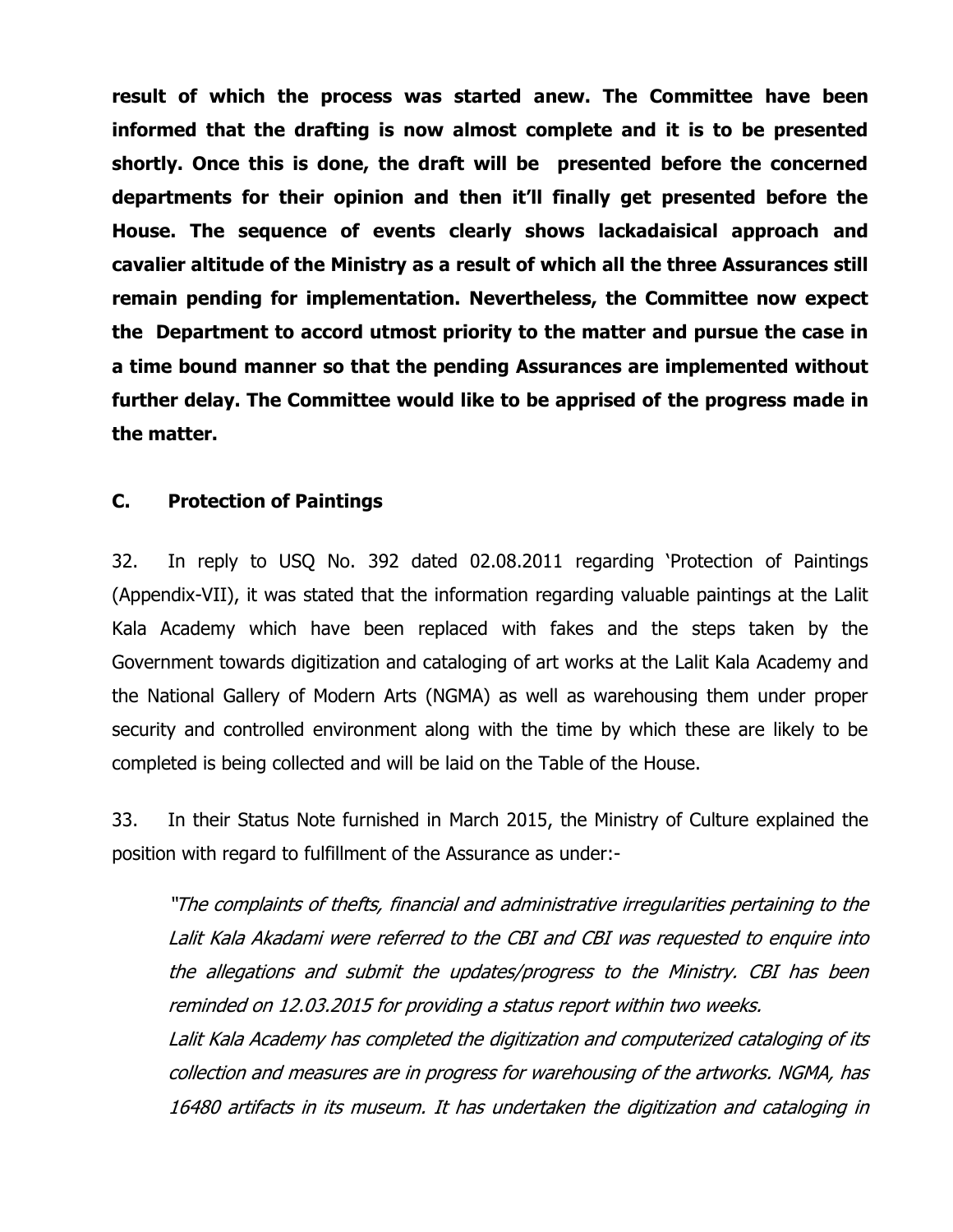order to protect the artworks and paintings with the installation of Jatan Museum Builder software w.e.f. 26.11.2013."

34. During oral evidence, the representative of the Ministry of Culture further elaborated in this regard as under:-

"There was a question that whether a valuable painting of Lalit Kala Academy has been replaced with a fake one or not. Lalit Kala Academy has acted upon this. This painting of Shri Ram Kumar, a famous painter has been found to be fake but the original painting has not yet been traced. The police closed the case in 2008. The Academy on its level wrote to CBI in 2006 urging them to probe the matter. The CBI responded by saying that they would not be able to take up the case as the matter was belated. After this, one more complaint was received with paper cutting mentioning valuable paintings. The Ministry again wrote a letter to CBI on 07.11.2012 and again reminded on 12.03.2015 but as per our records no response from CBI has been received as on date. In addition to this, Lalit Kala Academy formed an Authentication Committee to see as to how many of our paintings are doubtful. 12 painting have been found to be doubtful. The second Assurance was regarding digitization and cataloging by Lalit Kala Academy and National Gallery of Modern Art. Lalit Kala Academy has completed the digitization and computerized cataloging work. National Gallery of Modern Art (NGMA) has installed Jatan Museum Builder software on 26.11.2013. They"ll complete the task by March, 2013"

35. When the Committee pointed out that it could be the work of an insider, the representative of the Ministry replied as under:-

"The matter of Shri Ram Kumar" painting is an allegation. Somebody else alleged that it was Lalit Kala Academy"s painting. Our records do not show Shri Ram Kumar"s painting. It is not there in our records. After that we approached the Police and CBI that we don"t have a record of Ram Kumar"s painting. After 1990 the Administration of Lalit Kal Academy got the whole collection of paintings checked. Before that, a lot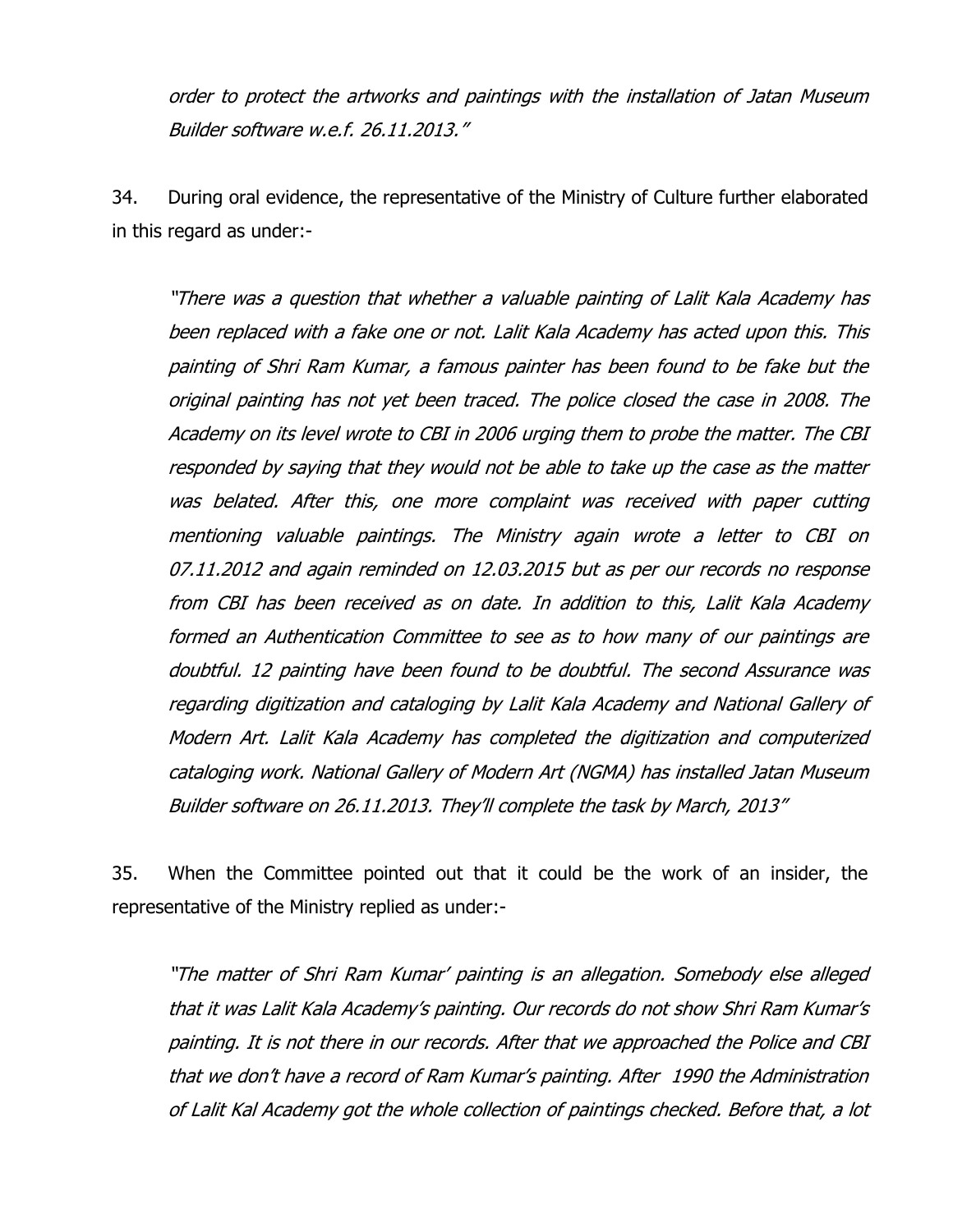of paintings were sent to different exhibitions. Earlier administration did not care much about it. That is why it has not being determined."

36. The Committee pointed out as to how a third party knew that the paintings were stolen whereas the Ministry themselves were unaware of the fact. In reply, the representative of the, Ministry of Culture responded as under:-

"We don"t think that our painting got stolen."

37. The Committee then specifically asked as to why the Ministry"s report mentioned that action was taken against some officials and they are charge sheeted, The Secretary, Ministry of Culture elaborated as under:-

"It related to National Museum."

38. When the Committee pointed out that it"s a serious issue that the Ministry themselves do not know as to which of their things are original, the representative of the Ministry replied as under:-

"Now we have all the information with us. We"ll send it within 10 days."

#### **Observations/Recommendations**

**39. In yet another disquieting instance, the Committee find that the Assurance given in reply to USQ No. 392 dated 02.08.2011 regarding "Protection of Paintings" still remains to be fulfilled even after a lapse of more than 5 years against the prescribed period of 3 months for the purpose. The Committee do not see any plausible reason for this inordinate delay as the task involved is mainly compilation of information regarding authenticity of paintings at the Lalit Kala Academy and co-ordinating with CBI for it. Ostensibly lack of co-ordination between the Ministry and CBI is one of the major reasons behind delay in fulfillment of this Assurance. The Committee urge upon the Ministry to take all requisite steps in a professional manner and scale up the level of**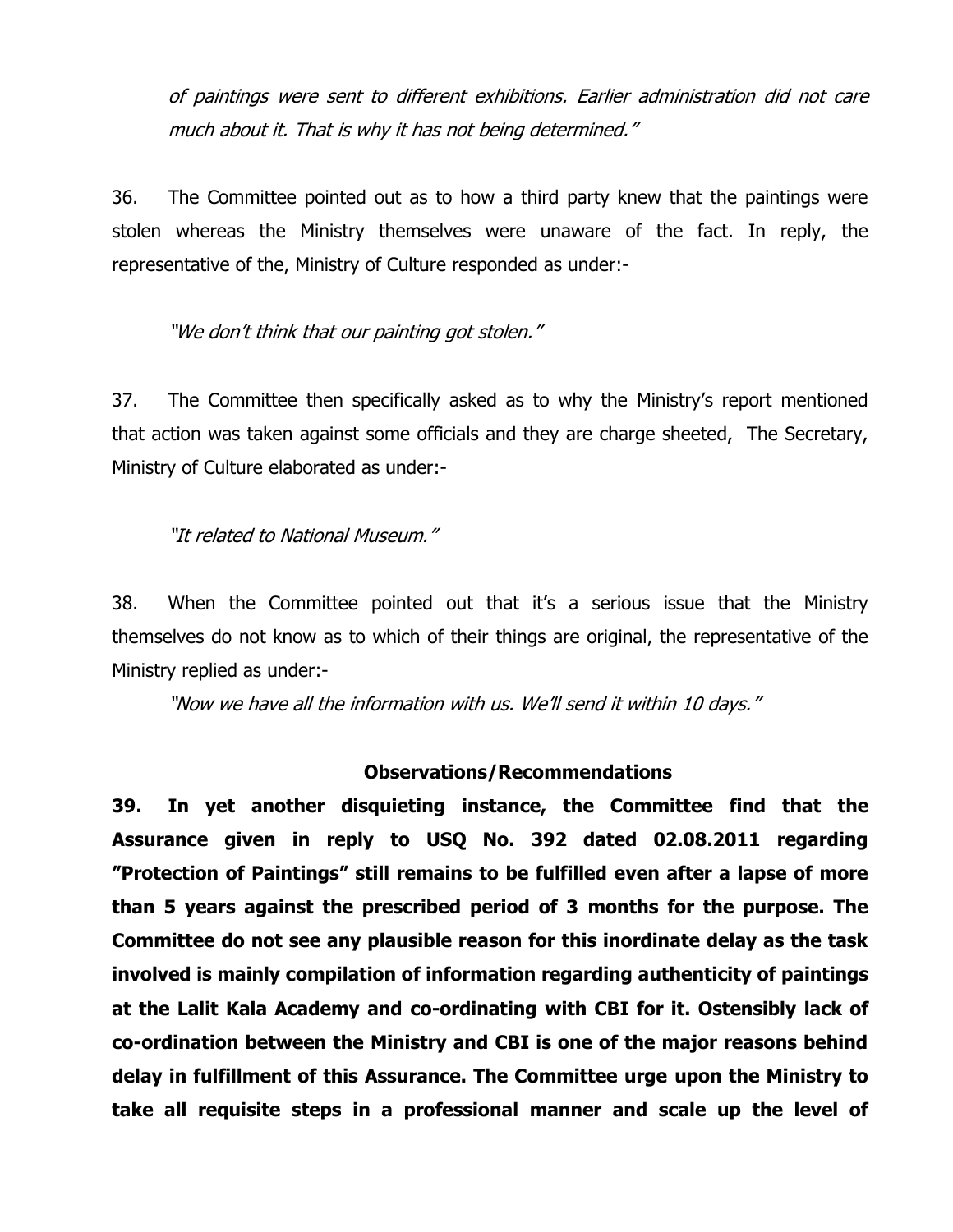**coordination with CBI for ensuring implementation of the said Assurance without further delay.**

## **III. Implementation Reports**

51. As per the Statements of the Ministry of Parliamentary Affairs, Implementation Reports in respect of the Assurances given in reply to the following 13 SQs/USQs have since been laid on the Table of the House on the dates as mentioned against each.

| <b>SI. No 2</b> | SQ No.6 dated 21.07.2003 regarding 'Theft of Antiques'                                      | 29.04.2015 |
|-----------------|---------------------------------------------------------------------------------------------|------------|
| <b>SI. No 4</b> | National<br>No.685 dated 28.07.2010<br>regarding<br>USO -<br>Commission for Heritage Sites' | 05.08.2015 |
| SI. No 5        | USQ No.343 dated 10.11.2010 regarding 'Relics of Indian<br>Culture in Foreign Countries'    | 09.12.2015 |
| SI. No 6        | USQ No.1880 dated 08.03.2011 regarding 'Welfare Fund<br>for Artistes'                       | 04.03.2015 |
| SI. No 8        | USQ No.4439 dated 30.08.2011 regarding Irregularities in<br>National Museum'                | 05.08.2015 |
| <b>SI. No 9</b> | USQ No.4263 dated 20.12.2011 regarding 'Scholarships by<br><b>CCRT'</b>                     | 29.04.2015 |
| SI, No 10       | USQ No.4275 dated 20.12.2011 regarding 'National School<br>of Drama'                        | 09.03.2016 |
| SI. No 11       | SQ No.19 dated 13.03.2012 regarding 'Archaeological<br><b>Expeditions Abroad'</b>           | 10.08.2016 |
| SI. No 13       | USQ No.6229 dated 15.05.2012<br>'National<br>regarding<br>Heritage Commission'              | 05.08.2015 |
| Sl. No 14       | USQ No.7581 dated 22.05.2012 regarding 'Public Records<br>Act'                              | 04.05.2016 |
| SI. No 15       | SQ No.251 dated 11.12.2012 regarding 'Cultural Awareness<br>Programmes'                     | 09.12.2015 |
| SI. No 18       | USQ No.2514 dated 12.03.2013 regarding 'Construction of<br>Site Museum at Lalitgiri'        | 09.03.2016 |
| SI, No 20       | USQ No.6483 dated 07.05.2013 regarding 'Irregularities in<br>the Functioning of Academies'  | 10.08.2016 |

# **DR. RAMESH POKHRIYAL "NISHANK" CHAIRPERSON COMMITTEE ON GOVERNMENT ASSURANCES**

NEW DELHI; 07 April, 2017 ----------------------------

17 Chaitra, 1939 (Saka)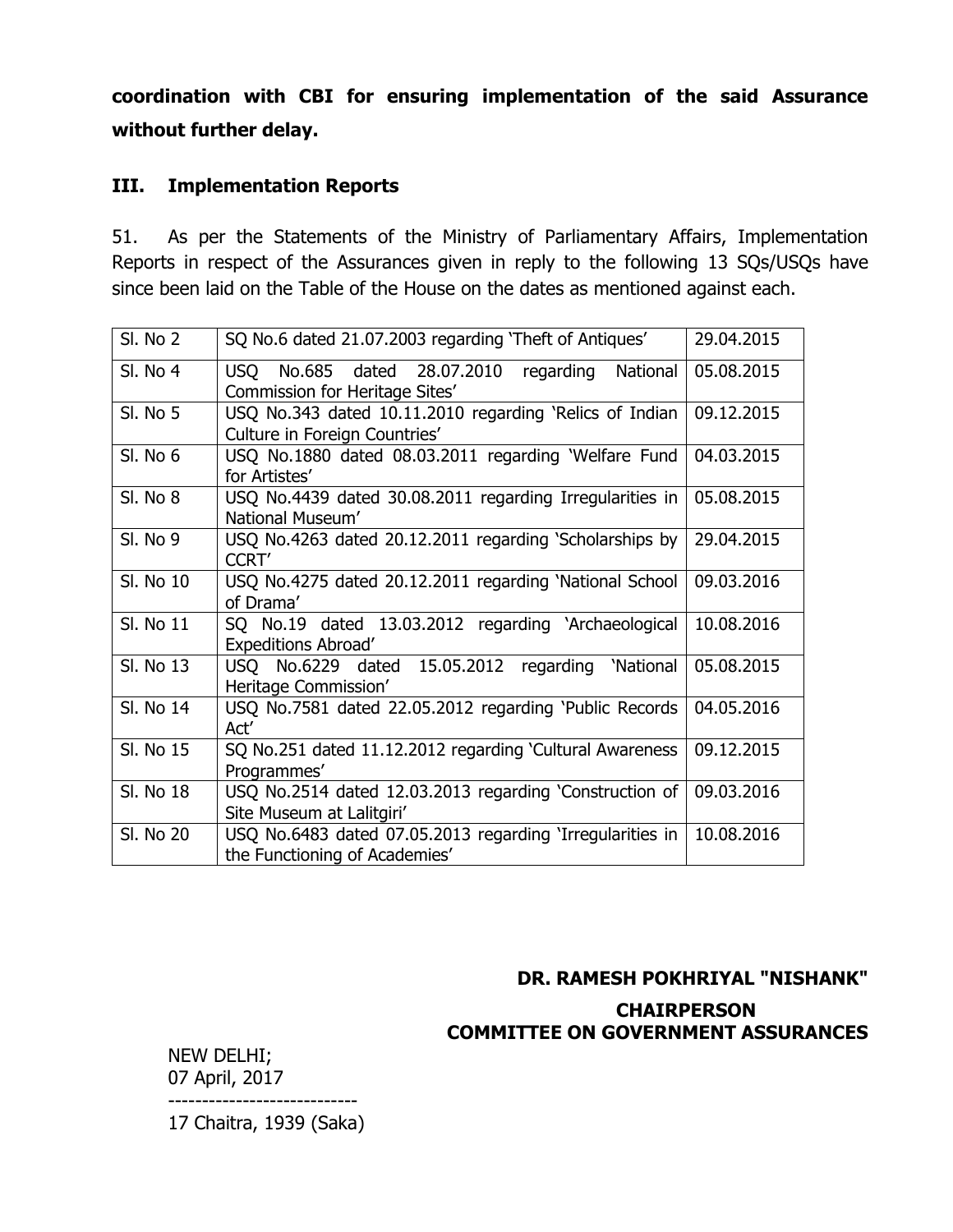Extracts from Manual of Practice & Procedure in the Government of India, Ministry of Parliamentary Affairs, New Delhi

Definition **8.1** During the course of reply given to a question or a discussion, if a Minister gives an undertaking which involves further action on the part of the Government in reporting back to the House, it is called an "assurance". Standard list of such expressions which normally constitute assurances and as approved by the Committees on Government Assurances of the Lok Sabha and the Rajya Sabha, is given at [Annex 3.](http://www.mpa.nic.in/Manual/Manual_English/Annexure/annex-03.htm) As assurances are required to be implemented within a specified time limit, care should be taken by all concerned while drafting replies to the questions to restrict the use of these expressions only to those occasions when it is clearly intended to give an assurance in these terms.

> **8.2** When an assurance is given by a Minister or when the Presiding Officer directs the Government to furnish information to the House, it is extracted by the Ministry of Parliamentary Affairs from the relevant proceedings and communicated to the department concerned normally within 10 working days of the date on which it is given.

**8.3.1** If the administrative department has any objection to treating such a statement as an assurance or finds that it would not be in the public interest to fulfil it, it may write to the Lok/Rajya Sabha Secretariat direct with a copy to the Ministry of Parliamentary Affairs within a week of the receipt of such communication for getting it deleted from the list of assurances. Such action will require prior approval of the Minister.

**8.3.2** Departments should make request for dropping of assurances immediately on receipt of statement of assurances from the Ministry of Parliamentary Affairs and only in rare cases where they are fully convinced that the assurances could not be implemented under any circumstances and there is no option left with them but to make a request for dropping. Such requests should have the approval of their Minister and this fact should be indicated in their communication containing the request. If such a

**Deletion** from the list of assurances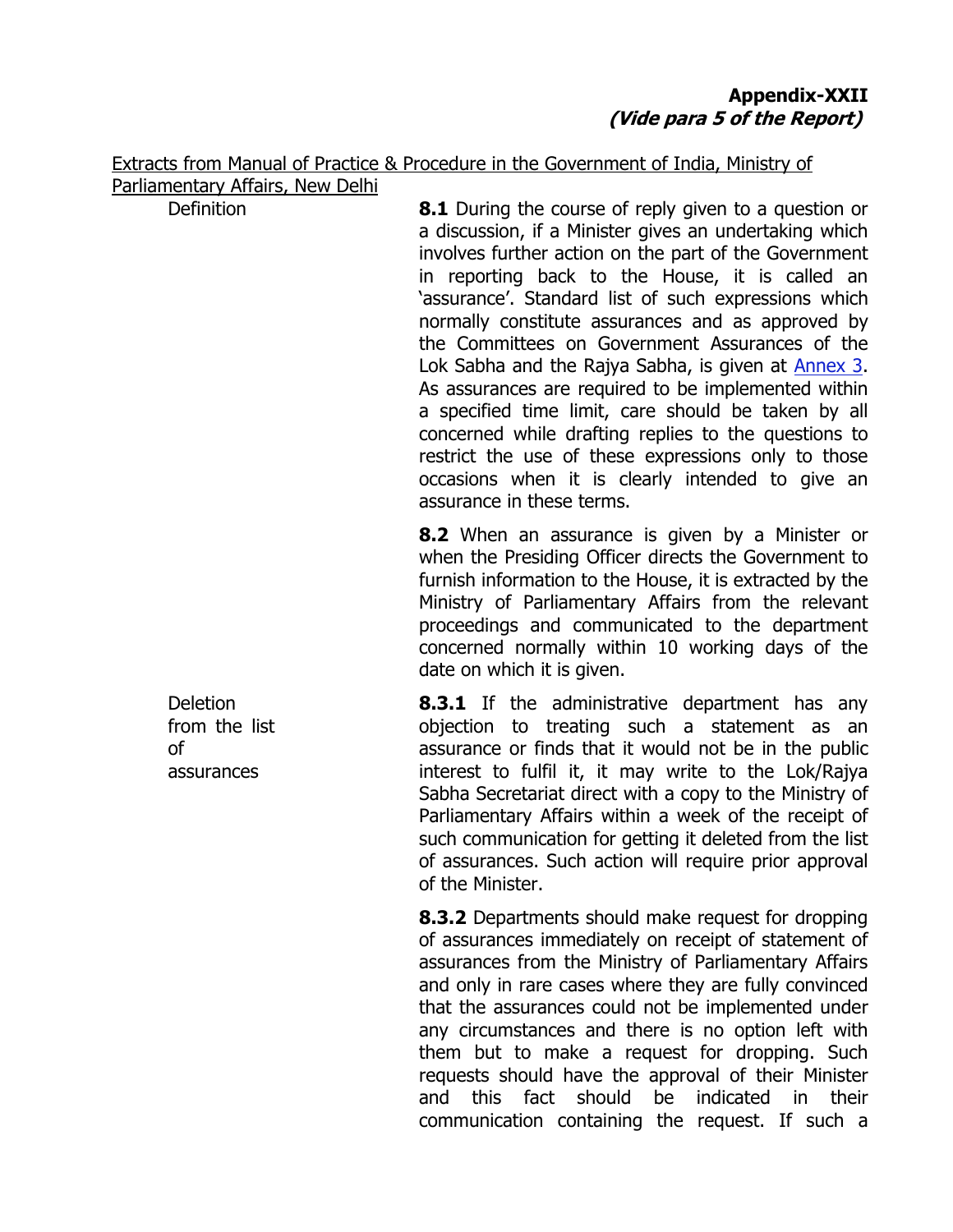request is made towards the end of the stipulated period of three months, then it should invariably be accompanied with a request for extension of time. The department should continue to seek extension of time till a decision of the Committee on Government Assurances is received by them. Copy of the above communications should be simultaneously endorsed to the Ministry of Parliamentary Affairs.

**8.4.1** An assurance given in either House is required to be fulfilled within a period of three months from the date of the assurance. This time limit has to be strictly observed.

> **8.4.2** If the department finds that it is not possible to fulfil the assurance within the stipulated period of three months or within the period of extension already granted, it may seek further extension of time direct from the respective Committee on Government Assurances under intimation to the Ministry of Parliamentary Affairs as soon as the need for such extension becomes apparent, indicating the reasons for delay and the probable additional time required. Such a communication should be issued with the approval of the Minister.

> **8.5.1** The particulars of every assurance will be entered by the Parliament Unit of the department concerned in a register as at [Annex 4](http://www.mpa.nic.in/Manual/Manual_English/Annexure/annex-04.htm) after which the assurance will be passed on to the concerned section.

> **8.5.2** Even ahead of the receipt of communication from the Ministry of Parliamentary Affairs, the section concerned should take prompt action to fulfil such assurances and keep a watch thereon in a register as at [Annex 5.](http://www.mpa.nic.in/Manual/Manual_English/Annexure/annex-05.htm)

> **8.5.3** The registers referred to in paras 8.5.1 and 8.5.2 will be maintained separately for the Lok Sabha and the Rajya Sabha assurances, entries therein being made session wise.

> **8.6.1** The Section Officer incharge of the concerned section will:

(a) scrutinise the registers once a week;

(b) ensure that necessary follow-up action is taken without any delay whatsoever;

(c) submit the registers to the branch officer every fortnight if the House concerned is in session and

Time limit for fulfilling and assurance

Extension of time for fulfilling an assurance

Registers of assurances

Role of **Section** Officer and Branch **Officer**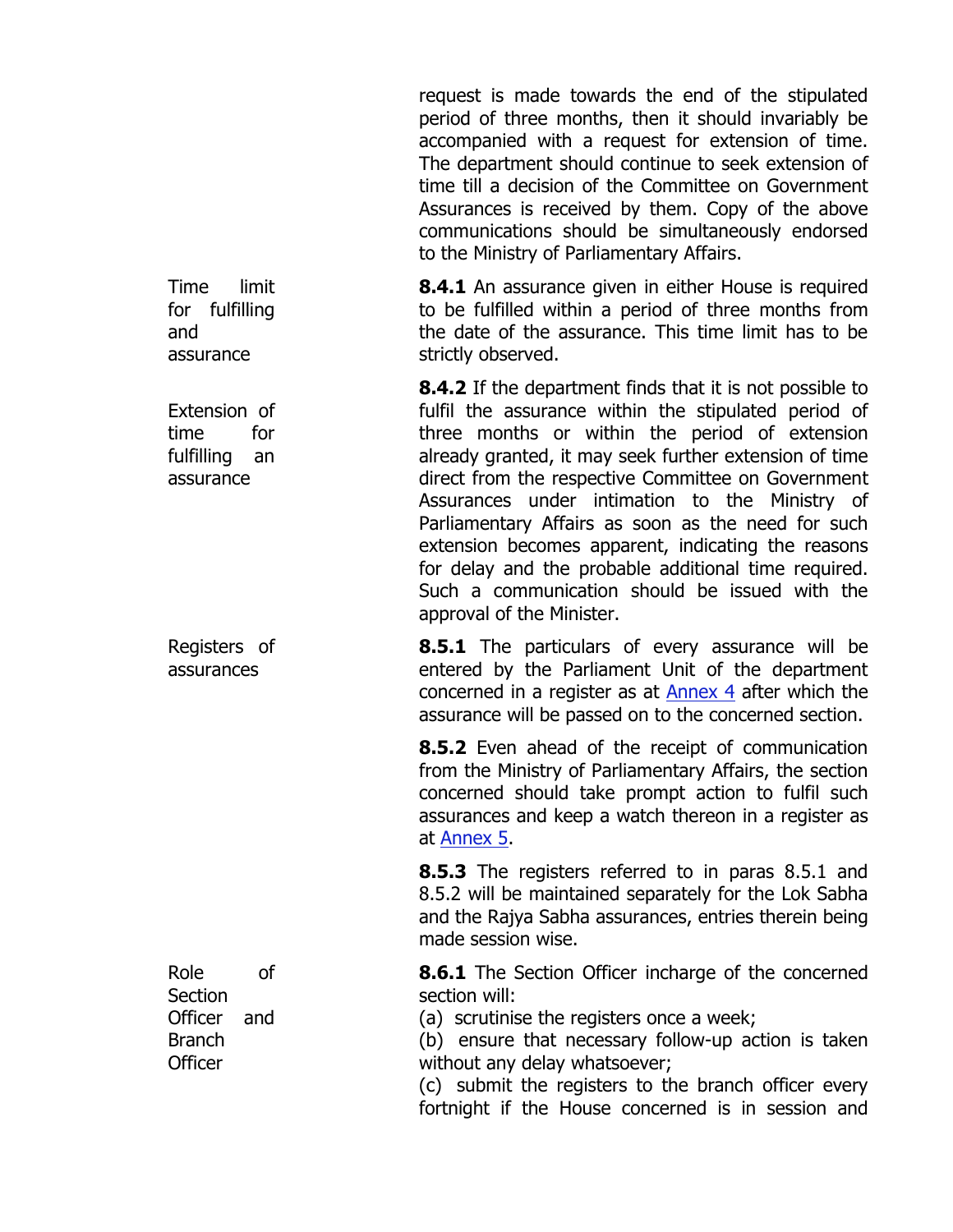once a month otherwise, drawing his special attention to assurances which are not likely to be implemented within the period of three months; and

(d) review of pending assurances should be undertaken periodically at the highest level in order to minimise the delay in implementing the assurances.

**8.6.2** The branch officer will likewise keep his higher officer and Minister informed of the progress made in the implementation of assurances, drawing their special attention to the causes of delay.

**8.7.1** Every effort should be made to fulfil the assurance within the prescribed period. In case only part of the information is available and collection of the remaining information would involve considerable time, an implementation report containing the available information should be supplied to the Ministry of Parliamentary Affairs in part scrutinize of the assurance, within the prescribed time limit. However, efforts should continue to be made for expeditious collection of the remaining information for complete implementation of the assurance at the earliest.

**8.7.2** Information to be supplied in partial or complete fulfilment of an assurance should be approved by the Minister concerned and 15 copies thereof (bilingual) in the prescribed proforma as at [Annex 6,](http://www.mpa.nic.in/Manual/Manual_English/Annexure/annex-06.htm) together with its enclosures, along with one copy each in Hindi and English duly authenticated by the officer forwarding the implementation report, should be sent to the Ministry of Parliamentary Affairs. If, however, the information being furnished is in response to an assurance given in reply to a question etc., asked for by more than one member, an additional copy of the completed proforma (both in Hindi and English) should be furnished in respect of each additional member. A copy of this communication should be endorsed to the Parliament Unit for completing column 7 of its register.

**8.7.3** The implementation reports should be sent to the Ministry of the Parliamentary Affairs and not to the Lok/Rajya Sabha Secretariat. No advance copies of the implementation reports are to be endorsed to the Lok/Rajya Sabha Secretariat either.

Procedure for fulfilment of an assurance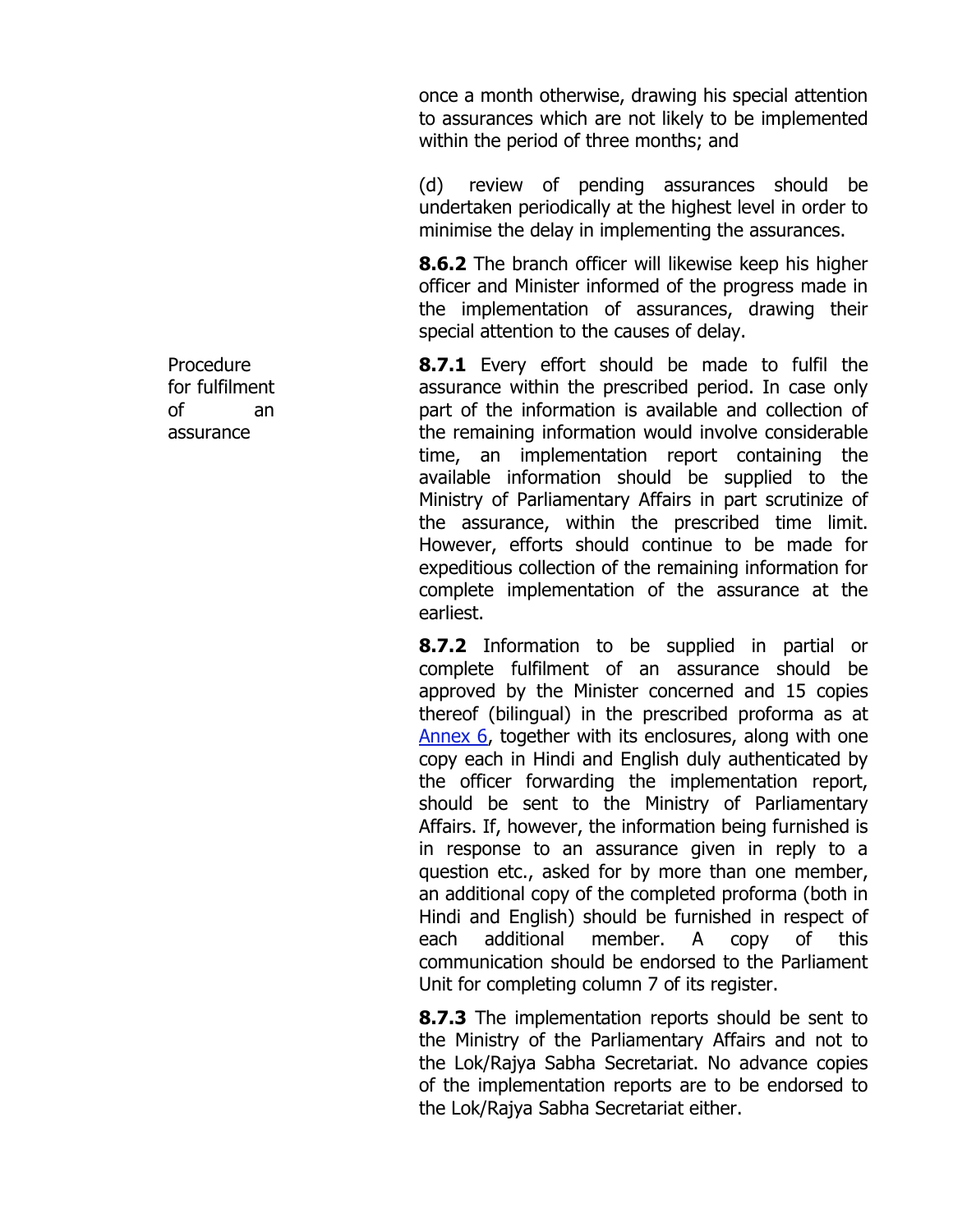Laying of the implementat ion report on the Table of the House Obligation to lay a paper on the Table of the House vis-à-vis assurance on the same subject **Committees** on **Government Assurances** LSR 323,324 RSR 211-A Reports of the **Committees** on **Government Assurances** Effect on assurances on dissolution of the Lok Sabha

**8.8** The Ministry of Parliamentary Affairs, after a scrutiny of the implementation report, will arrange to lay it on the Table of the House concerned. A copy of the statement, as laid on the Table, will be forwarded by the Ministry of Parliamentary Affairs to the member as well as the department concerned. The Parliament Unit of the department concerned and the concerned section will, on the basis of this statement, make a suitable entry in their registers.

**8.9** Where there is an obligation to lay any paper (rule/order/notification, etc.) on the Table of the House and for which an assurance has also been given, it will be laid on the Table, in the first instance, in fulfilment of the obligation, independent of the assurance given. After this is done, a report in formal implementation of the assurance indicating the date on which the paper was laid on the Table will be sent to the Ministry of Parliamentary Affairs in the prescribed proforma  $(Anhex 6)$  in the manner already described in para 8.7.2.

**8.10** Each House of Parliament has a Committee on Government assurances nominated by the Speaker/Chairman. It scrutinized the implementation reports and the time taken in the scrutinized of Government assurances and focuses attention on the delays and other significant aspects, if any, pertaining to them. Instructions issued by the Ministry of Parliamentary Affairs from time to time are to be followed strictly.

**8.11** The department will, in consultation with the Ministry of Parliamentary Affairs, scrutinize the reports of these two committees for remedial action wherever called for.

**8.12** On dissolution of the Lok Sabha, all assurances, promises or undertakings pending implementation are scrutinized by the new Committee on Government assurances for selection of such of them as are of considerable public importance. The Committee then submits a report to the Lok Sabha with a specific recommendation regarding the assurances to be dropped or retained for implementation by the Government.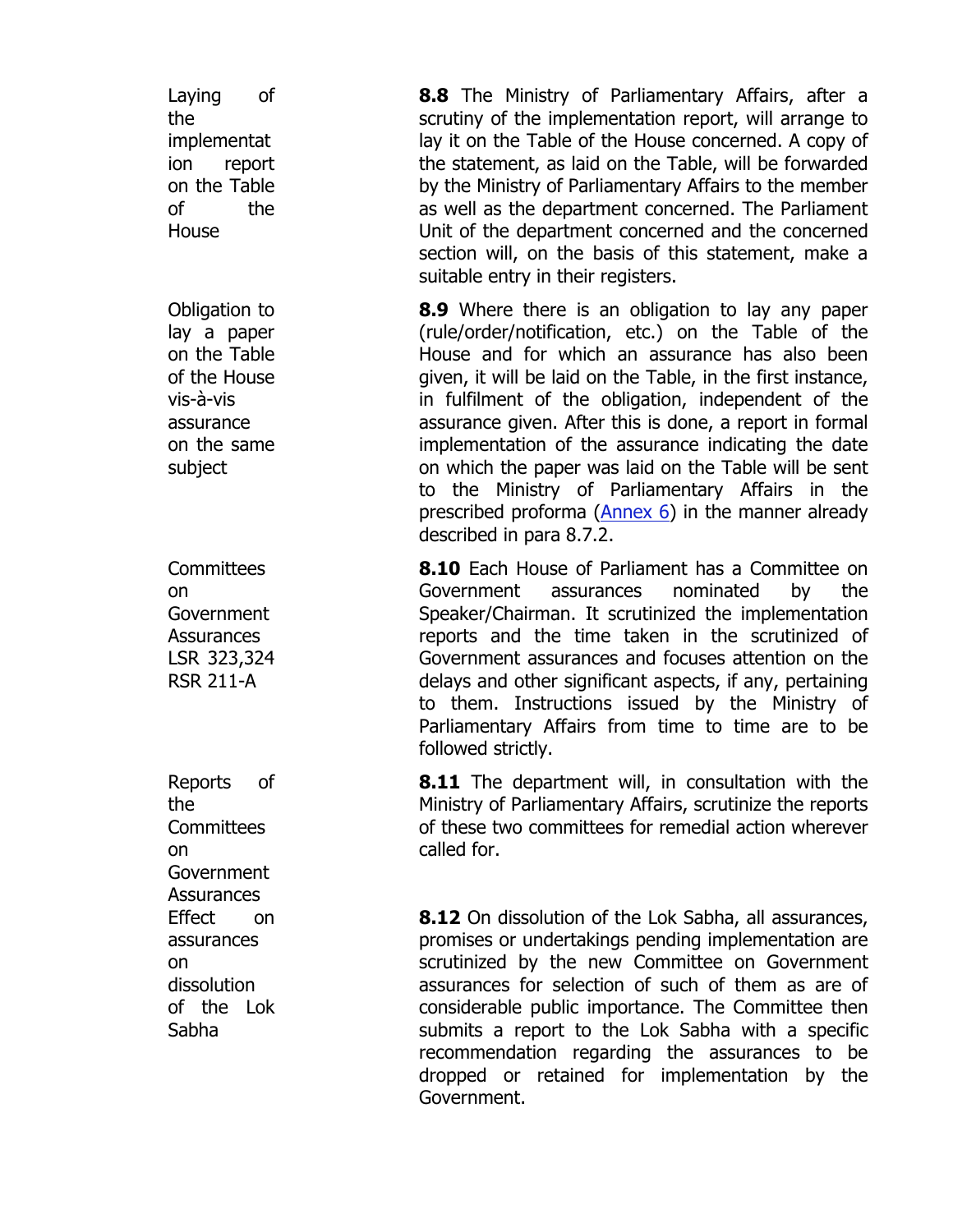### **MINUTES**

# EIGHTH SITTING

Minutes of the sitting of the Committee on Government Assurances (2014- 2015) held on 19 March, 2015 in Committee Room "C', Parliament House Annexe, New Delhi.

The Committee sat from 1500 hours to 1645 hours on Thursday, 19 March, 2015.

### PRESENT

Dr. Ramesh Pokhriyal Nishank - Chairperson

### **Members**

- 2. Shri Rajendra Agrawal
- 3. Shri E. Ahamed
- 4. Prof.Sugata Bose
- 5. Shri Naran Bhai Kachhadia
- 6. Shri Bahadur Singh Koli
- 7. Shri Tasleem Uddin
- 8. Shri Tariq Anwar

#### **Secretariat**

1. Shri R. S. Kambo **-** Joint Secretary 2. Shri T.S. Rangarajan - Additional Director 3. Shri Kulvinder Singh - Committee Officer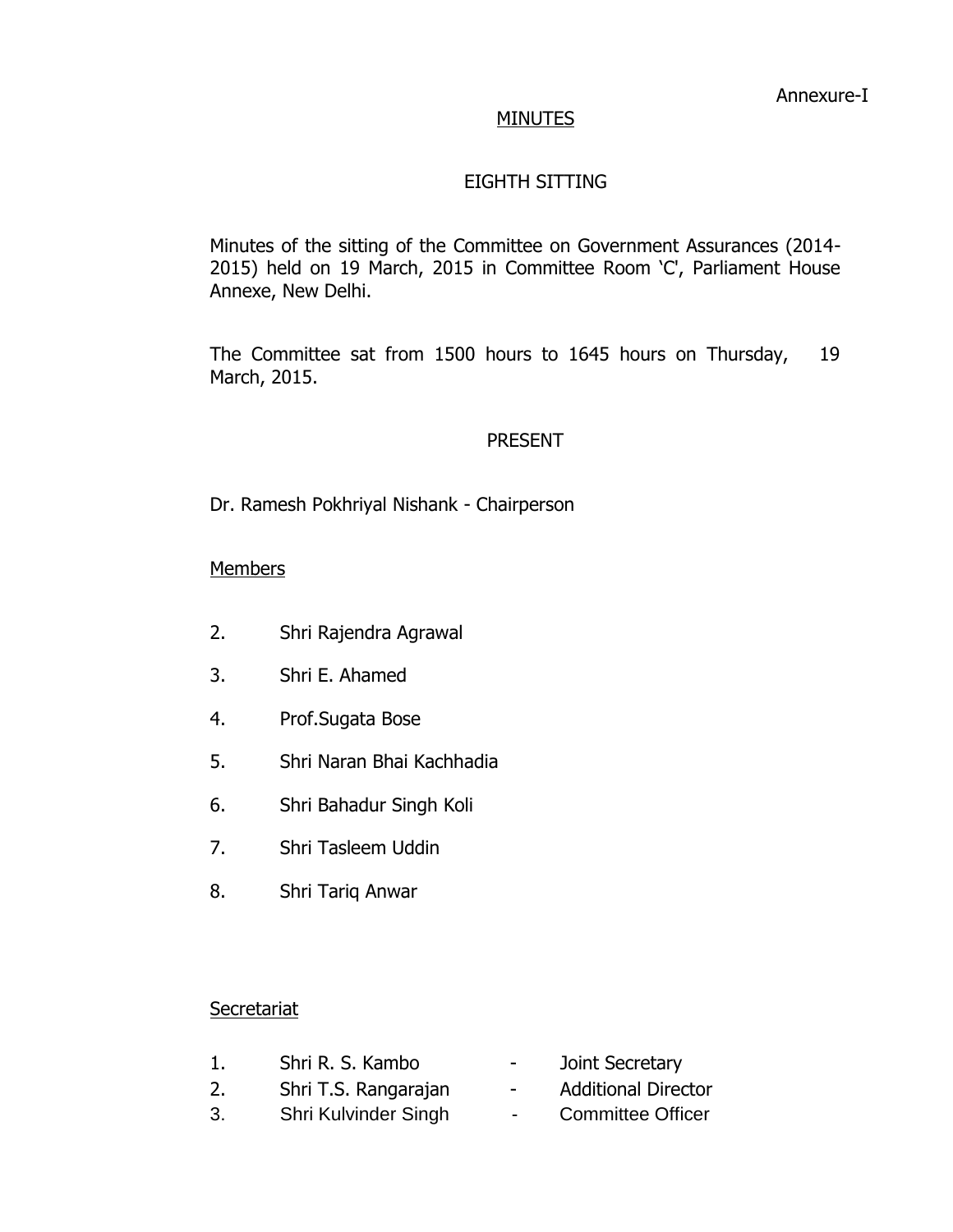## **MINISTRY OF CULTURE**

- 1. Shri Ravindra Singh, Secretary (C)
- 2. Shri K.K. Mittal, Additional Secretary
- 3. Shri Pramod Jain, Joint Secretary
- 4. Shri Pankaj Rag, Joint Secretary
- 5. Ms Arvind Manjit Singh, Joint Secretary

#### **ARCHAEOLOGICAL SURVEY OF INDIA**

- 1. Dr. Rakesh Tewari, DG
- 2. Shri Shharat Sharma, ADG
- 3. Dr. B.R. Mani, ADG

#### **NATIONAL MUSEUM**

1. Shri V.Venu, DG

At the outset the Chairperson welcomed the Members to the sitting of the Committee and apprised them regarding the day's agenda. Thereafter the the Committee took oral evidence of the representatives of the Ministry of Culture regarding 21 pending assurances pertaining to the Ministry from 3rd Session of 13th Lok Sabha to 13th Session of 15th Lok Sabha (As per List Annexed). The Committee reviewed assurances up to S.No. 10 (USQ 4275 dated 20.12.2011 regarding National School of Drama) and also assurances at S. No. 17 (USQ 2351 dated 12.03.2013 regarding Smugglings of Antique Objects) S.No. 21 (USQ 6541 dated 07.05.2013 regarding Amendment in Antiquities and Art Treasures Act, 1972) and S.No. 13 (USQ 6229 dated 15.05.2012 regarding National heritage Commission), S.No. 15 (SQ 251 dated 11.12.2012 regarding Cultural Awareness Programmes) which are identical to S.No. 3 (SQ 408 dated 03.05.2007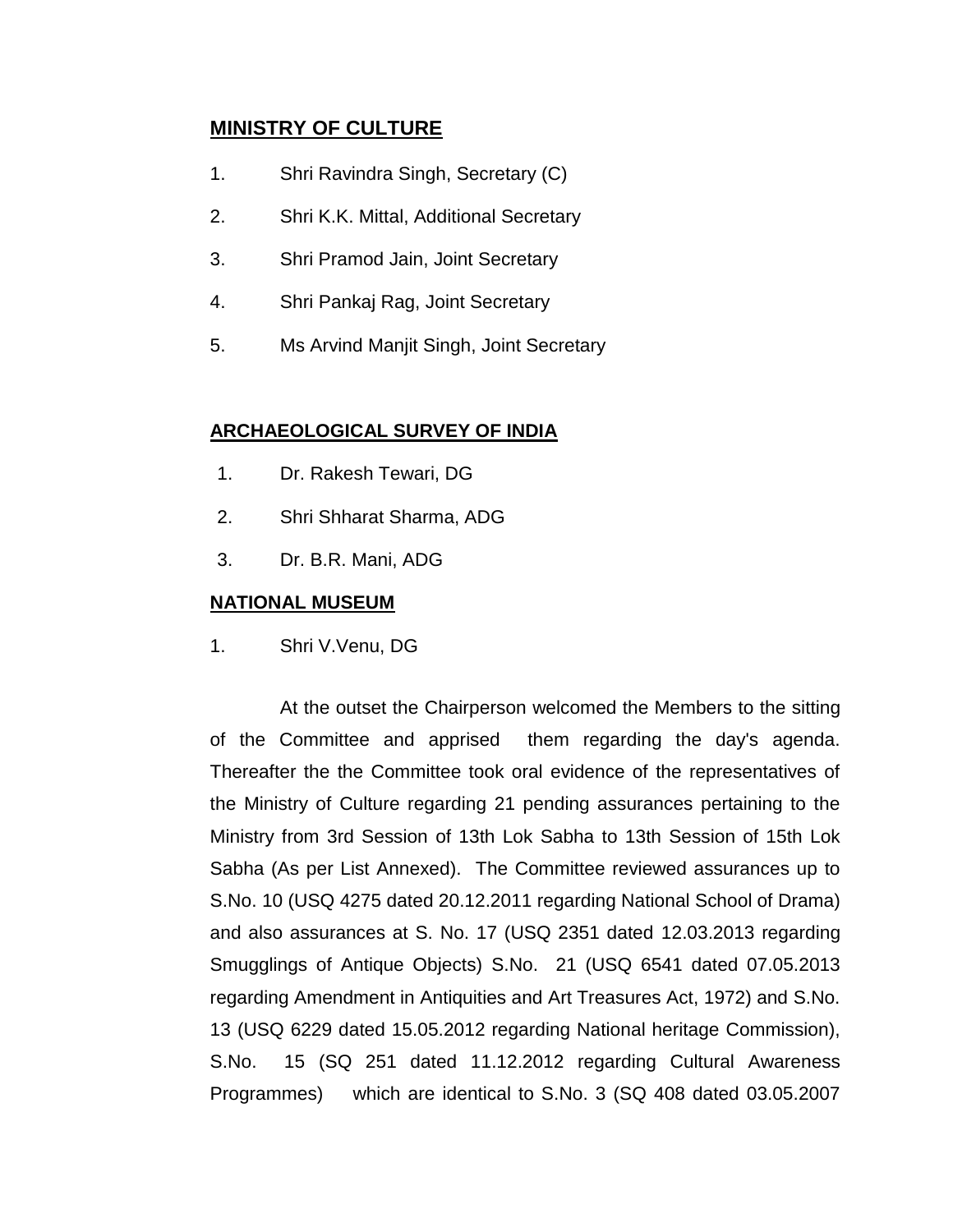regarding Illegal trade of Artefacts) and S. No. 4 (USQ 685 dated 28.7.2010 regarding National Commission for Heritage sites). Some of the assurances critically examined are as follows:-

# **(i) USQ 4960 dated 26.04.2000 regarding Recommendation of Fifth Pay Commisson(Sl No. 1 of the Annexure),**

As regard to the above assurance the Committee were apprised that a high Power Committee was constituted in the Year 2003 to examine the recommendations of the 5th Central Pay Commission and to suggest a categorization formula, staffing pattern etc. The Committee did some preliminary work but could not complete the task. Another Task force was constituted in the Ministry in 2009 for examing various recommendations of the 5th Central Pay Commission regarding libraries and to devise a proper formula for the categorization of various types of libraries. The Report of the Task force was submitted to Department of Expenditure, on which that Department made some queries. Meanwhile, a fresh memorandum of suggestions for inclusion in the 7th Central Pay Commission was received from Government of India Librarians Association, New Delhi and Central Government Library Association, Dehradun which also covers pay scales, designations, recruitment rules etc. for the staff of Libraries working in various departments. The proposals have been forwarded to the 7th Central Pay Commission for consideration. The Committee were however not convinced by the explanation and desired that the matter be pursued vigorously and the assurance implemented at the earliest.

# **(ii) USQ 6 dated 21.07.2003 regarding Theft of Antiquties, (S. No. 2, of the Annexure).**

As regard to the above assurance the Committee were informed that First information Reports (FIRs) were lodged with the Police authorities for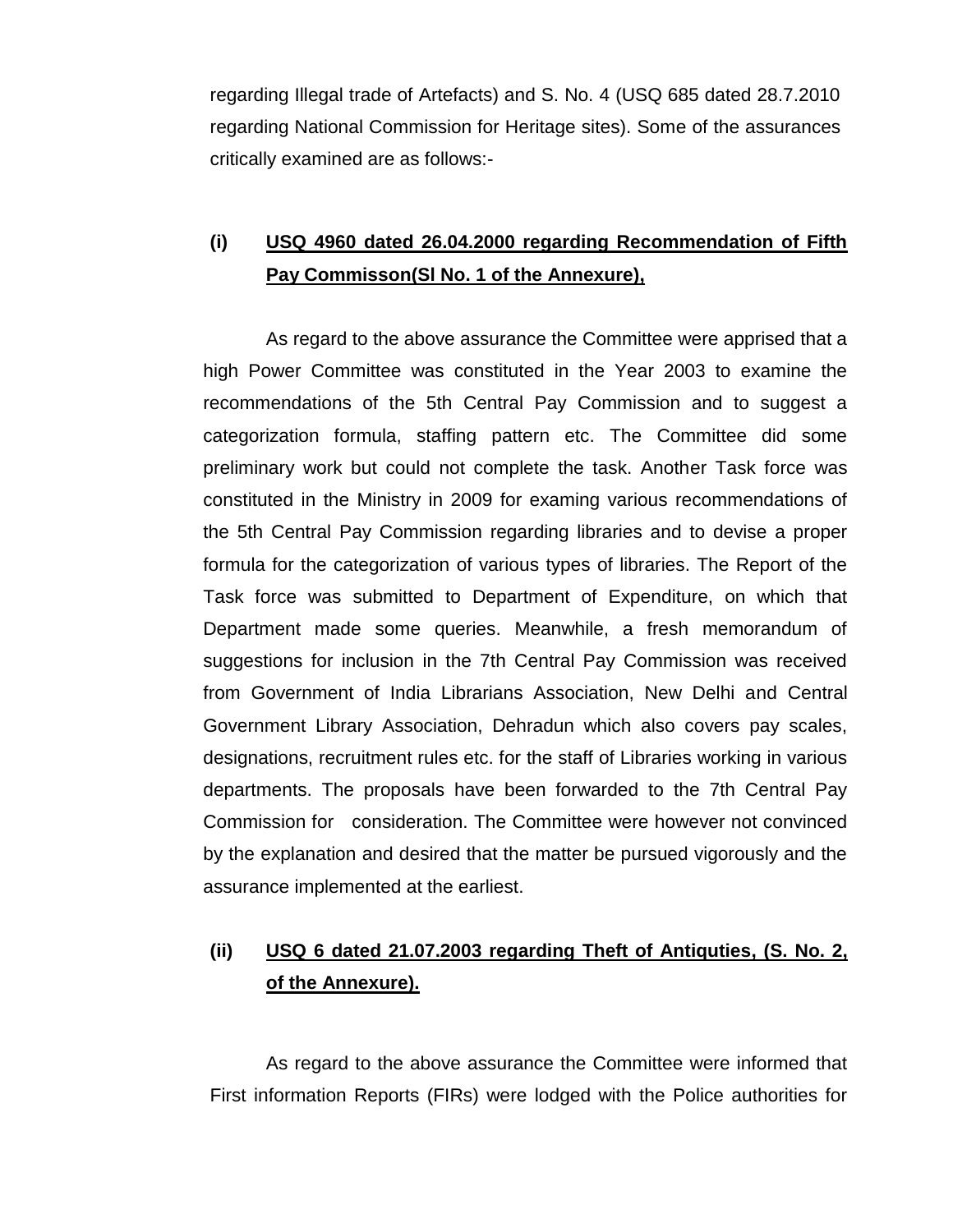investigation regarding theft of a Pistol from National Museum, New Delhi & theft/smuggling of antique items. However the Police have closed all these cases as they could not locate the lost items except one stone sculpture of Pudukkottai District of Tamil Nadu. The Committee were further informed that implementation report of the assurance has been sent accordingly. The Committee therefore desired that the Implementation Report be laid on the Table of the House.

**(iii) S.Q. 408 dated 03.05.2007 regarding Illegal trade of Artefacts (S.No. 3 of the Annexure) USQ 2351 dated 12.03.2013 regarding Smugglings of antique Objects (S.No.17 of the Annexure) USQ 6541 dated 07.05.2013 regarding Amendment in Antiquities and Art Treasures Act, 1972 (S.No.21 of the Annexure)**

As the subject matter of the above three assurance was identical, the Committee accordingly reviewed them together. The Committee were informed that the Central Government is considering framing of new Act to replace the existing Antiquities and Art Treasures Act, 1972 and a retired Additional Secretary has been nominated by the Ministry for the propose. The Committee desired that the process of legislation of new Act be expedited and the pending assurances on the subject be implemented in a time bound manner.

2. The Committee decided to review the remaining assurances later.

*The Committee then adjourned.*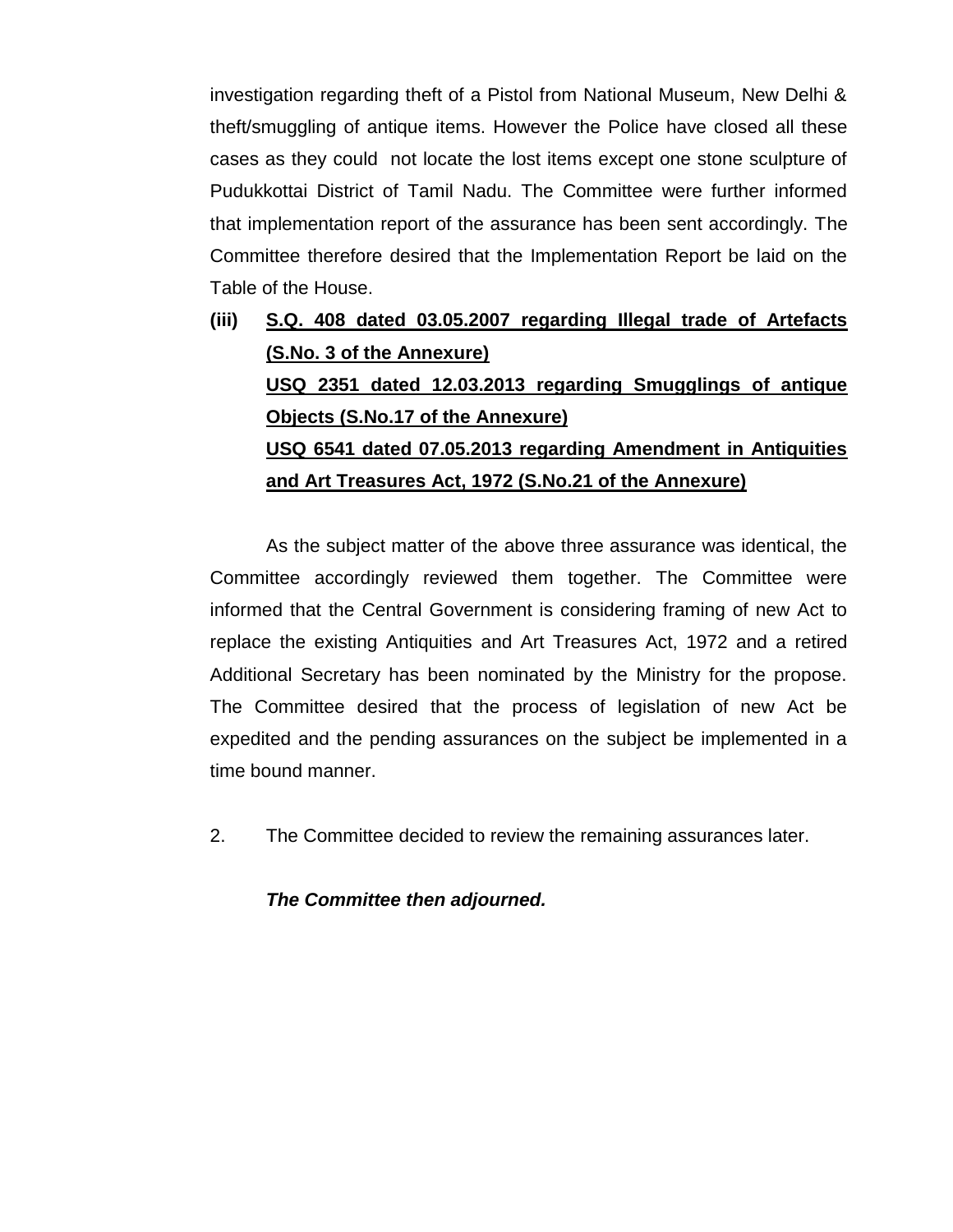## **Annexure**

#### **Statement of Pending Assurances of the Ministry of Culture (from 3 rd Session of 13 th Lok Sabha to 13th Session of 15th Lok Sabha) -----**

| S.No. | SQ/USQ No. dated                                                      | <b>Subject</b>                                |
|-------|-----------------------------------------------------------------------|-----------------------------------------------|
| 1.    | <b>USQ No.4960</b><br>dated 26.04.2000                                | Recommendation of Fifth Pay Commission        |
| 2.    | SQ No.6<br>dated 21.07.2003<br>(Shri Radha Mohan Singh, M.P)          | Theft of Antiques                             |
| 3.    | <b>SQ No.408</b><br>dated 03.05.2007<br>(Shri Dushyant Singh, M.P)    | Illegal trade of Artefacts                    |
| 4.    | <b>USQ No.685</b><br>dated 28.07.2010                                 | National Commission for Heritage sites        |
| 5.    | <b>USQ No.343</b><br>dated 10.11.2010                                 | Relics of Indian Culture in Foreign Countries |
| 6.    | <b>USQ No.1880</b><br>dated 08.03.2011                                | National Welfare Fund for Artistes            |
| 7.    | <b>USQ No.392</b><br>dated 02.08.2011                                 | Protection of Paintings                       |
| 8.    | <b>USQ No.4439</b><br>dated 30.08.2011                                | Irregularities in National Museum             |
| 9.    | <b>USQ No.4263</b><br>dated 20.12.2011                                | Scholarships by CCRT                          |
| 10.   | <b>USQ No.4275</b><br>dated 20.12.2011                                | National School of Drama                      |
| 11.   | <b>SQ No.19</b><br>dated 13.03.2012<br>(Shri Nripendra Nath Roy, M.P) | Archaeological Expeditions Abroad             |
| 12.   | <b>USQ No.105</b><br>dated 13.03.2012                                 | Promotion of Folk Arts                        |